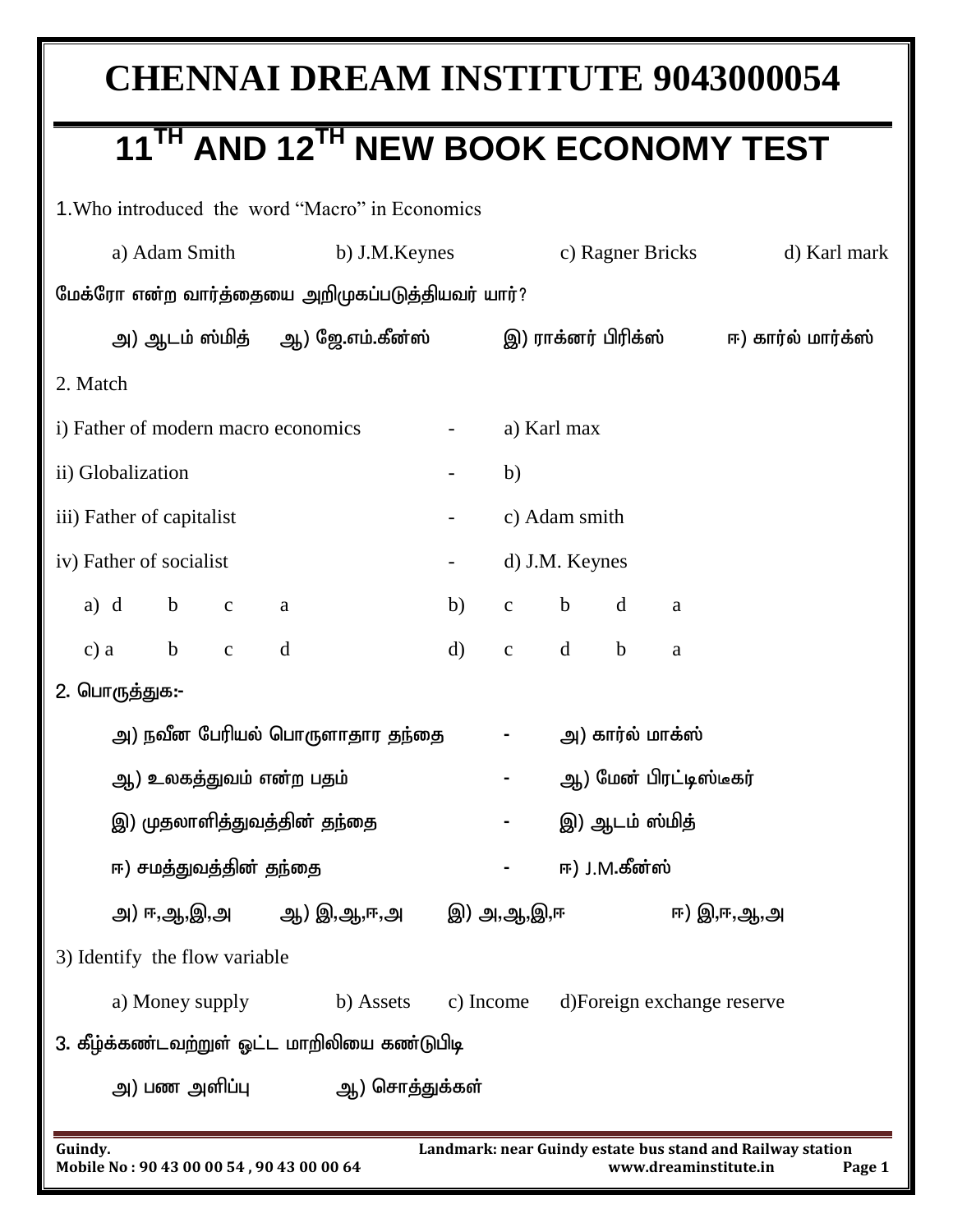| இ) வருவாய்                                                         |                                      | ஈ) வெளிநாட்டுச் செலவாணி இருப்பு |                       |                                                            |  |  |
|--------------------------------------------------------------------|--------------------------------------|---------------------------------|-----------------------|------------------------------------------------------------|--|--|
| 4) Net National Product at factor cost is also known as            |                                      |                                 |                       |                                                            |  |  |
| a) National income b) Domestics income c) Per captia income        |                                      |                                 |                       | d) Salary                                                  |  |  |
| 4. உற்பத்திக்காரணியின் செலவின் அடிப்படையிலான நிகர நட்டு உற்பத்தி   |                                      |                                 |                       |                                                            |  |  |
| அ) தேசிய வருவாய்<br>ஆ) உள்நாட்டு வருமானம்                          |                                      |                                 |                       |                                                            |  |  |
| இ) தலை வீத வருமானம்                                                |                                      | ஈ) சம்பளம்.                     |                       |                                                            |  |  |
| 5) PQLI is the indicator of                                        |                                      |                                 |                       |                                                            |  |  |
| a) Economic growth b) Economic Welfare                             |                                      |                                 |                       |                                                            |  |  |
| c) Economic progress                                               | d) Economic development              |                                 |                       |                                                            |  |  |
| 5. PQLI என்பது ----------------------ன் குறியீடு ஆகும்             |                                      |                                 |                       |                                                            |  |  |
| அ) பொருளாதார வளர்ச்சி                                              |                                      |                                 | ஆ) பொருளாதார நலன்     |                                                            |  |  |
| இ) பொருளாதார முன்னேற்றம்                                           |                                      |                                 | ஈ) பொருளாதார மேம்பாடு |                                                            |  |  |
| 6) Integrated Development Rural Programmer established in the year |                                      |                                 |                       |                                                            |  |  |
| a) 1978                                                            | b) $1974$                            | c) $1976$                       | $\mathbf{d}$          | 1980                                                       |  |  |
| 6. ஒருங்கிணைந்த வளர்ச்சி திட்டம் கொண்டு வரப்பட்ட ஆண்டு.            |                                      |                                 |                       |                                                            |  |  |
| அ) 1978                                                            | ஆ) 1974                              | இ) 1976                         | ஈ) 1980               |                                                            |  |  |
| 7) Which of the following one is correct?                          |                                      |                                 |                       |                                                            |  |  |
| a) People's plan proposed by sriman Narayanan                      |                                      |                                 |                       |                                                            |  |  |
|                                                                    | b) Head of planning commission Nehru |                                 |                       |                                                            |  |  |
| c) Economic reform introduced in $8th$ five year plan              |                                      |                                 |                       |                                                            |  |  |
| d) Bombay plan proposed by Jayaprakash Narayanan                   |                                      |                                 |                       |                                                            |  |  |
| 7. சரியானவற்றை தேர்வு செய்க:-                                      |                                      |                                 |                       |                                                            |  |  |
| அ) ஸ்ரீமன் நாராயணன் மக்கள் திட்டத்தை முன்மொழிந்தார்                |                                      |                                 |                       |                                                            |  |  |
| Guindy.                                                            |                                      |                                 |                       | Landmark: near Guindy estate bus stand and Railway station |  |  |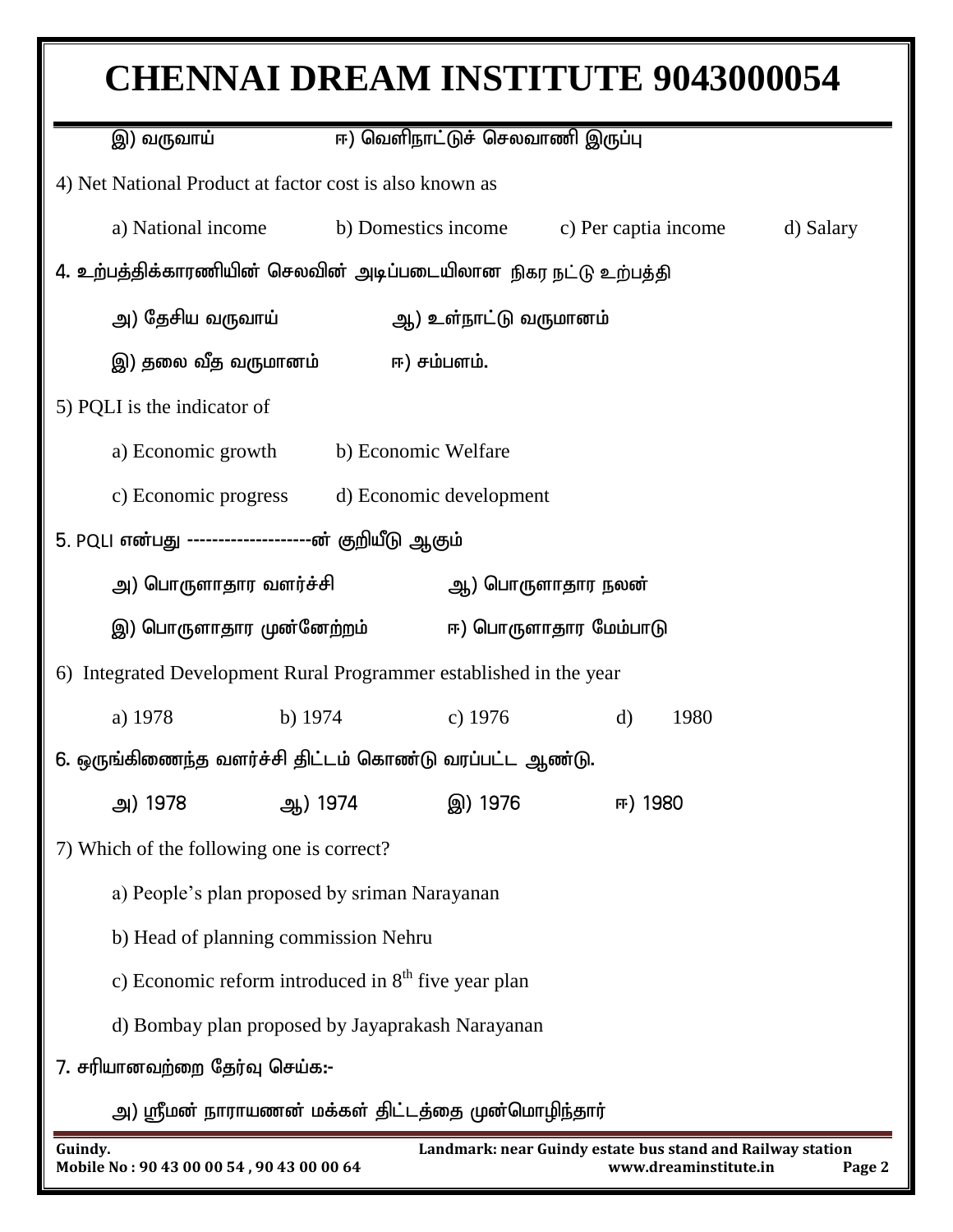| ஆ) திட்டக்குழுவின் தலைவர் ஜவஹர்லால் நேரு                           |                                                                                     |  |  |  |  |
|--------------------------------------------------------------------|-------------------------------------------------------------------------------------|--|--|--|--|
| இ) பொருளாதார சீர்த்திருத்தம் 8வது ஐந்தாண்டு திட்டத்தில் அறிமுகம்   |                                                                                     |  |  |  |  |
| ஈ) பாம்பே திட்டத்தை முன்மொழிந்தவர் ஜெயபிரகாக்ஷ் நாராயணன்.          |                                                                                     |  |  |  |  |
|                                                                    | 8) Which of the following statement is not suitable (or) deciding one for planning? |  |  |  |  |
| a) Self-reliance                                                   | b) Economic development                                                             |  |  |  |  |
|                                                                    | c) Poverty eradication d) Depends on Agriculture                                    |  |  |  |  |
| 8. திட்டமிடுதலில் பொருந்தாதவற்றை தேர்வு செய்க.                     |                                                                                     |  |  |  |  |
| அ) தற்சார்பு                                                       | ஆ) பொருளாதார வளர்ச்சி                                                               |  |  |  |  |
| இ) வறுமை ஒழிப்பு                                                   | ஈ) விவசாயத்தைச் சார்ந்திருக்க வேண்டும்                                              |  |  |  |  |
|                                                                    | 9) By the help of which country Rourkela stainless steel industry established?      |  |  |  |  |
| a) Brazil                                                          | b) West Germany c) America<br>d) Canada                                             |  |  |  |  |
|                                                                    | 9. ரூர்கேலா இரும்பு எ .ீ. கு தொழிற்சாலை எந்த நாட்டின் உதவியோடு நிறுவப்பட்டது?       |  |  |  |  |
| அ) பிரேசிஸ்                                                        | ஆ) மேற்கு ஜெர்மனி<br>இ) அமெரிக்கா ஈ) கனடா                                           |  |  |  |  |
| 10) "Law of Demand" matches only for                               |                                                                                     |  |  |  |  |
| b) Very inexpensive commodities<br>a) Absolute commodities         |                                                                                     |  |  |  |  |
| c) Rich Commodities                                                | d) Luxury commodities                                                               |  |  |  |  |
| 10. தேவை விதி கீழ்க்கண்டவற்றுள் எதற்குப் பொருந்தும்?               |                                                                                     |  |  |  |  |
|                                                                    | அ) அத்தியாவசியப் பண்டங்கள்<br>ஆ) மிகவும் விலை குறைவான பண்டங்கள்                     |  |  |  |  |
| இ) வசதிப்பண்டங்கள்<br>ஈ) ஆடம்பரப் பொருட்கள்                        |                                                                                     |  |  |  |  |
| 11) Which of the following Indian state first in paper production? |                                                                                     |  |  |  |  |
| a) Andhra                                                          | b) Karnataka<br>c) Tamil Nadu<br>d) Maharashtra                                     |  |  |  |  |
|                                                                    | 11. இந்தியாவின் காகித உற்பத்தியில் முதலாவதாக உள்ள மாநிலம்                           |  |  |  |  |
|                                                                    |                                                                                     |  |  |  |  |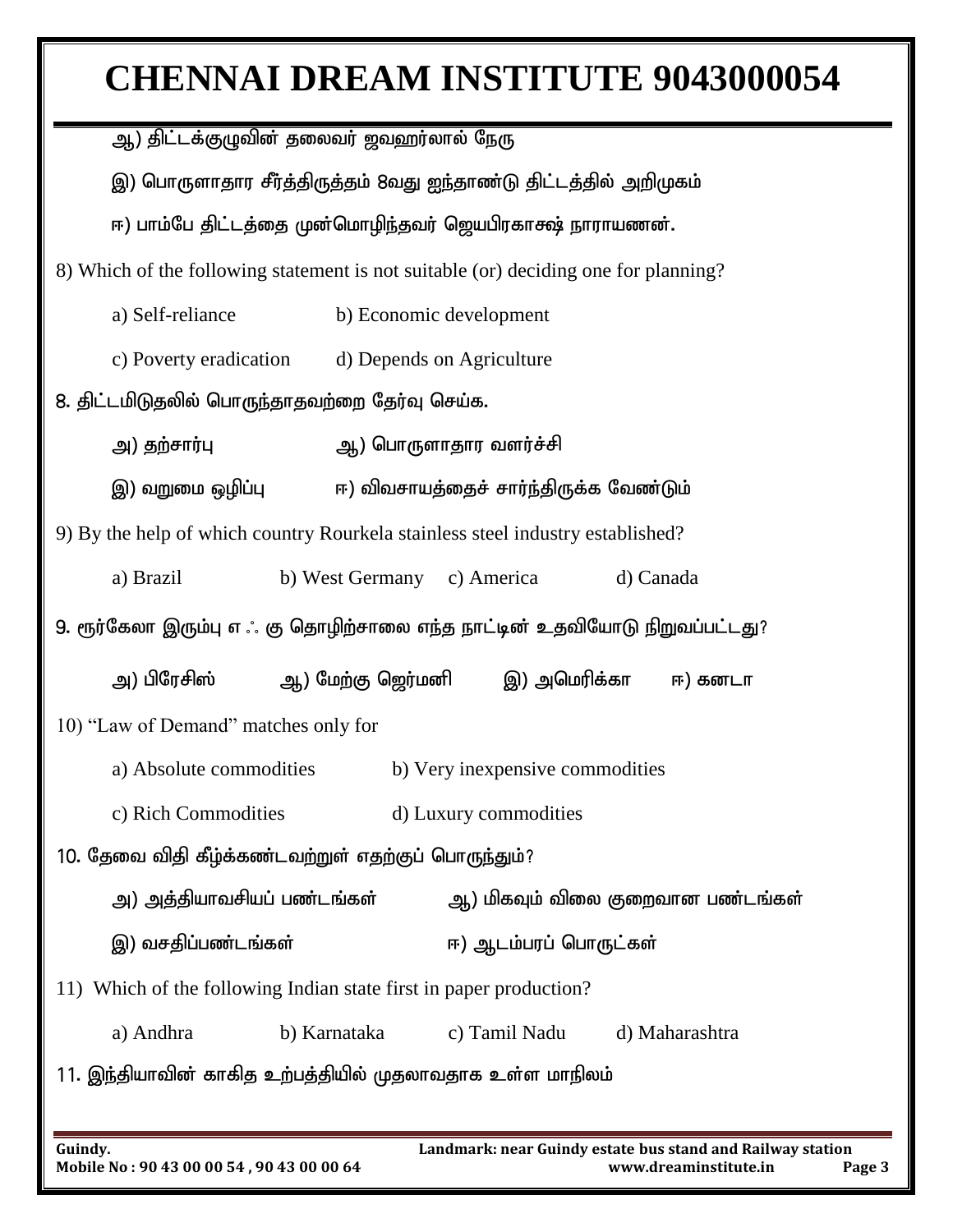| <u>அ) ஆந்திரா</u>                                                                                     | ஆ) கர்நாடகா                                | இ) தமிழ்நாடு                                                      | ஈ) மகாரக்ஷ்டிரா |                |
|-------------------------------------------------------------------------------------------------------|--------------------------------------------|-------------------------------------------------------------------|-----------------|----------------|
| 12. NNP Means                                                                                         |                                            |                                                                   |                 |                |
| a) $GDP - Depreciation$                                                                               |                                            | b) $GNP - Depreciation$                                           |                 |                |
| c) $NNP - Depreciation$                                                                               |                                            | $d) NDP - Depreciation$                                           |                 |                |
| 12. நிகர நாட்டு உற்பத்தி என்பது                                                                       |                                            |                                                                   |                 |                |
|                                                                                                       | அ) மொத்த உள்நாட்டு உற்பத்தி ____ தேய்மானம் |                                                                   |                 |                |
|                                                                                                       | ஆ) மொத்த நாட்டு உற்பத்தி ____ தேய்மானம்    |                                                                   |                 |                |
|                                                                                                       | இ) நிகர நாட்டு உற்பத்தி ___ தேய்மானம்      |                                                                   |                 |                |
|                                                                                                       | ஈ) நிகர உள்நாட்டு உற்பத்தி ____ தேய்மானம்  |                                                                   |                 |                |
| 13. Which of the following poverty said to be "Living below the minimum facilities required to live"? |                                            |                                                                   |                 |                |
| a) Absolute poverty                                                                                   |                                            | b) Relative poverty                                               |                 |                |
|                                                                                                       | c) Reduced poverty<br>d) Real poverty      |                                                                   |                 |                |
| 13. வாழ்வதற்கு வேண்டிய குறைந்தபட்ச வசதிகளுக்குக் கீழே வாழும் வறுமை நிலையை இவ்வாறு<br>கூறலாம்?         |                                            |                                                                   |                 |                |
| அ) முழுமையா வறுமை                                                                                     |                                            | ஆ) ஒப்பீடு வறுமை                                                  |                 |                |
| இ) சுருக்க வறுமை                                                                                      |                                            | ஈ) உண்மை வறுமை                                                    |                 |                |
| 14. Which of the following one is secondary sector?                                                   |                                            |                                                                   |                 |                |
| a) Service                                                                                            | b) Production                              | c) A and B                                                        |                 | d) Agriculture |
| 14. இரண்டாம் துறை ----------------------- துறை என்றழைக்கப்படுகிறது.                                   |                                            |                                                                   |                 |                |
|                                                                                                       |                                            |                                                                   | இ) அ மற்றும் ஆ  | ஈ) விவசாயம்    |
| 15. In Latin 'Money' termed as ------------------                                                     |                                            |                                                                   |                 |                |
| a) Moneta                                                                                             | b) Rupee                                   |                                                                   | c) Chellan      | D) Credit card |
|                                                                                                       |                                            | 15. இலத்தீன் மொழியில் பணத்திற்கு -------------------- என்று பெயர் |                 |                |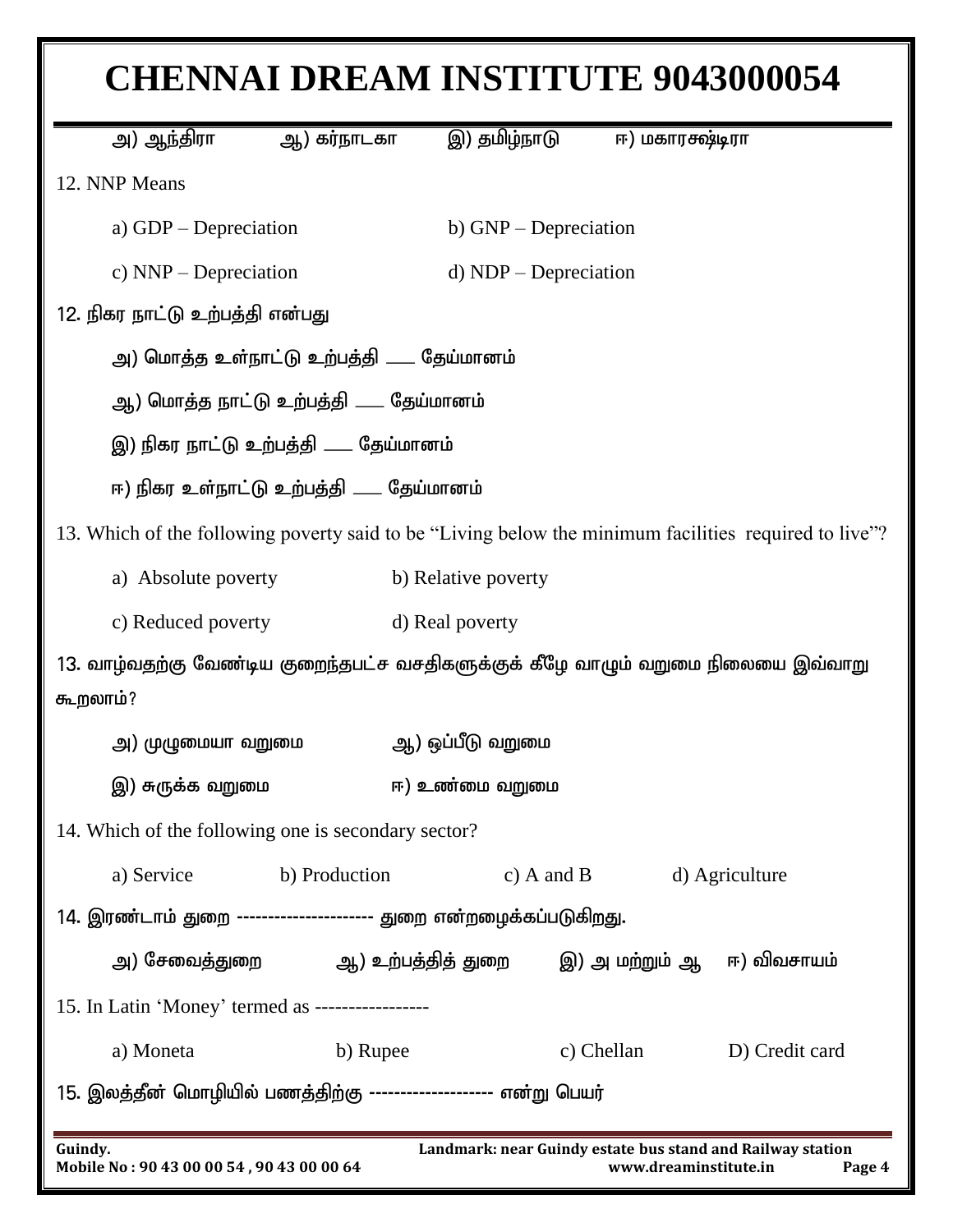| அ) மொனட்டா                                                                           | ஆ) ரூபாய் |                    | இ) காசோலை                          |      | ஈ) கடன் அட்டை |
|--------------------------------------------------------------------------------------|-----------|--------------------|------------------------------------|------|---------------|
| 16. Agent who change society economy                                                 |           |                    |                                    |      |               |
| a) Manufacturer                                                                      |           | b) Service people  |                                    |      |               |
| c) Primary sector people                                                             |           | d) Entrepreneurs   |                                    |      |               |
| 16. சமுதாய மாற்றம் காணும் முகவர்-----------------                                    |           |                    |                                    |      |               |
| அ) உற்பத்தியாளர்                                                                     |           | ஆ) சேவைத்துறையினர் |                                    |      |               |
| இ) முதன்மைத்துறையினர்                                                                |           | ஈ) தொழில் முனைவோர் |                                    |      |               |
| 17. How many divisions in consumer courts                                            |           |                    |                                    |      |               |
| $b)$ 3<br>a) $2$                                                                     | $c)$ 4    |                    | d)5                                |      |               |
| 17. நுகர்வோர் நீதிமன்றம் ---------------------------- அடுக்குகளாக அமைக்கப்பட்டுள்ளன. |           |                    |                                    |      |               |
| அ) 2                                                                                 | ஆ) 3      | இ) 4               |                                    | ஈ) 5 |               |
| 18. Who introduced life expectancy Index                                             |           |                    |                                    |      |               |
| a) Planning commission                                                               |           | b) Nehru           | c) D. Morris                       |      | d) Biswajith. |
| 18. வாழ்க்கைதரக் குறியீட்டெண்ணை உருவாக்கியவர்                                        |           |                    |                                    |      |               |
| அ) திட்டக்குழு                                                                       | ஆ) நேரு   |                    | இ) னு.மோரிஸ்                       |      | ஈ) பிஸ்வாஜித் |
| 19. FPI means                                                                        |           |                    |                                    |      |               |
| a) Foreign private investment                                                        |           |                    | b) Foreign consolidated investment |      |               |
| C) Foreign portfolio investment                                                      |           |                    | d) Foreign financial investment    |      |               |
| FPI என்பதன் விரிவாக்கம்                                                              |           |                    |                                    |      |               |
| அ) வெளிநாட்டு தனியார் முதலீடு                                                        |           |                    |                                    |      |               |
| ஆ) வெளிநாட்டு தொகுப்பு முதலீடு                                                       |           |                    |                                    |      |               |
| இ) வெளிநாட்டு நேரடி முதலீடு                                                          |           |                    |                                    |      |               |
| ஈ) வெளிநாட்டு செலவாணி தனியார் முதலீடு                                                |           |                    |                                    |      |               |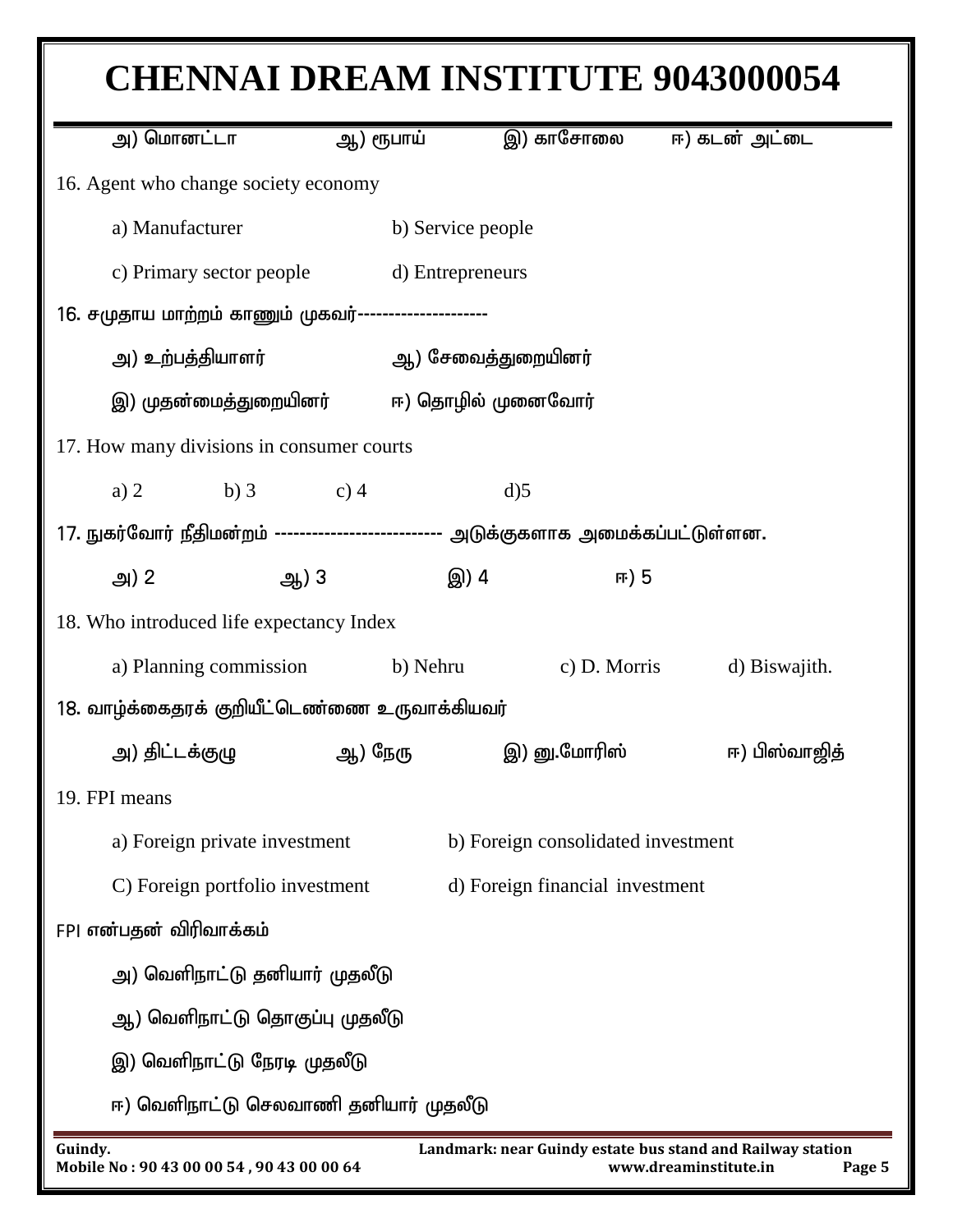| Guindy.<br>Mobile No: 90 43 00 00 54, 90 43 00 00 64                                   |                                                              |  |                                              | Landmark: near Guindy estate bus stand and Railway station<br>www.dreaminstitute.in<br>Page 6 |  |  |  |
|----------------------------------------------------------------------------------------|--------------------------------------------------------------|--|----------------------------------------------|-----------------------------------------------------------------------------------------------|--|--|--|
| 24. According to "Raja chelliah committee on trade reforms maximum custom clearance is |                                                              |  |                                              |                                                                                               |  |  |  |
| அ) 1990                                                                                | ஆ) 1991                                                      |  | இ) 1995<br>ஈ) 2000                           |                                                                                               |  |  |  |
| சமர்ப்பிக்கப்பட்டன.                                                                    |                                                              |  |                                              |                                                                                               |  |  |  |
| 23. --------------------- ம் ஆண்டு நிதித்தொடர்பான நரசிம்மன் குழுவின் பரிந்துரைகள்      |                                                              |  |                                              |                                                                                               |  |  |  |
| a) 1990                                                                                | $b)$ 1991                                                    |  | c) $1995$                                    | d) 2000                                                                                       |  |  |  |
| 23. Recommendation of Narashiman committee on Financial reform submitted in the years  |                                                              |  |                                              |                                                                                               |  |  |  |
| இ) மதிப்பு கூட்டப்பட்ட வரி                                                             |                                                              |  | ஈ) ஒரு முனைவரி மற்றும் அடுக்கு விளைவுகளற்றது |                                                                                               |  |  |  |
| அ) ஒரு முனை வரி                                                                        |                                                              |  | ஆ) அடுக்கடுக்கு விளைவுகளைக் கொண்டது          |                                                                                               |  |  |  |
| 22. பண்டங்கள் மற்றும் பணிகள்வரி என்பது (GST)                                           |                                                              |  |                                              |                                                                                               |  |  |  |
|                                                                                        | c) non $-$ dividend<br>d) Destination based and non-dividend |  |                                              |                                                                                               |  |  |  |
|                                                                                        | a) Destination based<br>b) dividend                          |  |                                              |                                                                                               |  |  |  |
| 22. GST is a                                                                           |                                                              |  |                                              |                                                                                               |  |  |  |
|                                                                                        | ஈ) எதுவுமில்லை<br>இ) அ மற்றும் ஆ                             |  |                                              |                                                                                               |  |  |  |
| அ) ஆலோசனைக் குழு                                                                       |                                                              |  | ஆ) சட்டபூர்வமான குழு                         |                                                                                               |  |  |  |
| 21. விவசாய உற்பத்தி அங்காடிக் குழு -------------------- ஆகும்                          |                                                              |  |                                              |                                                                                               |  |  |  |
| $c)$ a and $b$                                                                         |                                                              |  | d) None of these                             |                                                                                               |  |  |  |
| a) Advisory committee                                                                  |                                                              |  | b) Legal body                                |                                                                                               |  |  |  |
| 21. Agriculture production store committee is a --------------------- body             |                                                              |  |                                              |                                                                                               |  |  |  |
| அ) ஏப்ரல் 2000                                                                         |                                                              |  | ஆ) ஜீலை 2000 இ) ஏப்ரல் 2001                  | ஈ) ஜீலை 2001                                                                                  |  |  |  |
| 20. சிறப்பு பொருளாதார மண்டலக் கொள்கை வெளியிடப்பட்டது.                                  |                                                              |  |                                              |                                                                                               |  |  |  |
| a) April 2000                                                                          |                                                              |  | b) July 2000 c) April 2001                   | d) July 2001                                                                                  |  |  |  |
| 20. Special economic zone principle introduced in                                      |                                                              |  |                                              |                                                                                               |  |  |  |
|                                                                                        |                                                              |  |                                              |                                                                                               |  |  |  |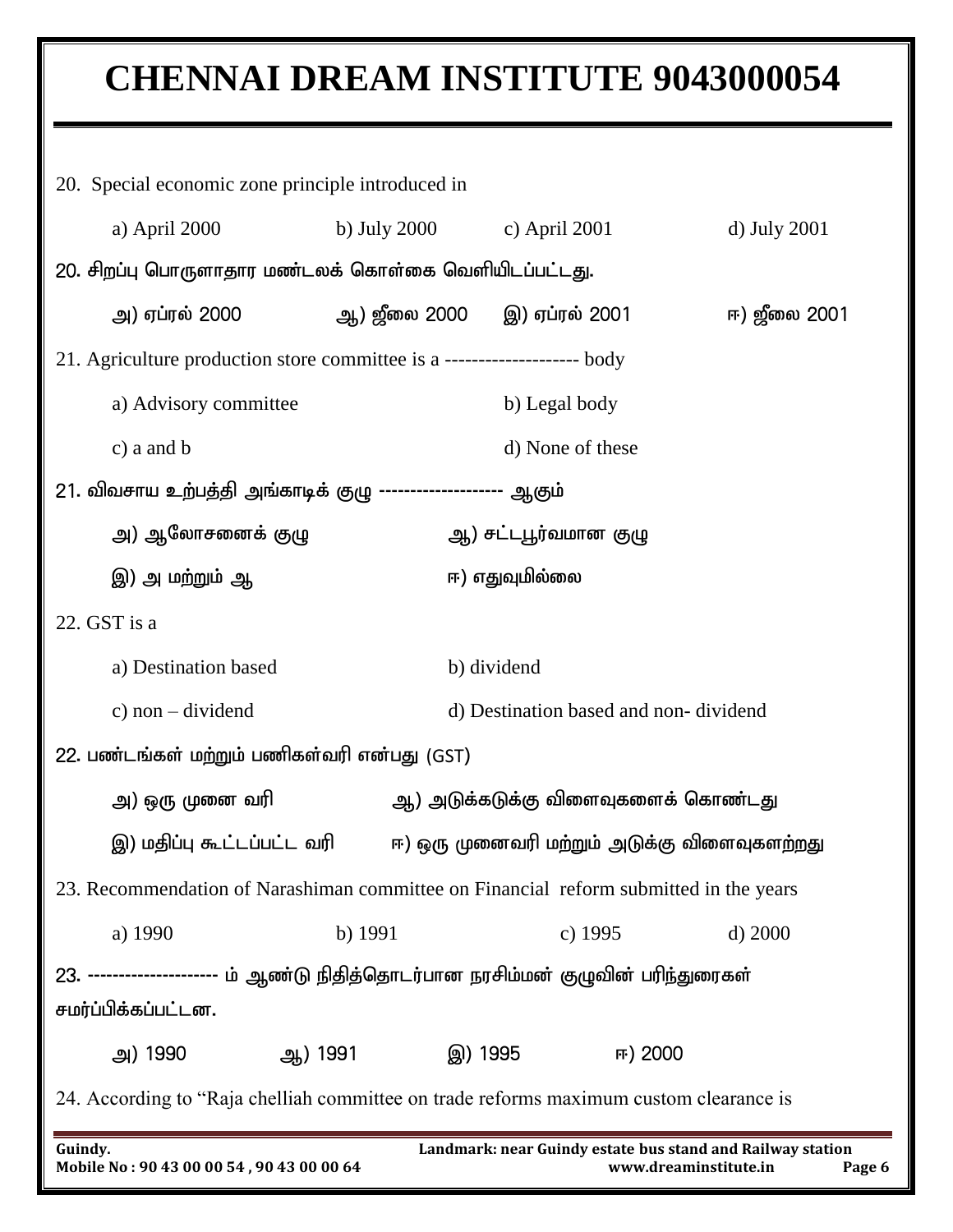## **CHENNAI DREAM INSTITUTE 9043000054 Guindy. Landmark: near Guindy estate bus stand and Railway station Mobile No : 90 43 00 00 54 , 90 43 00 00 64 www.dreaminstitute.in Page 7** a) 25% b) 50% c) 60% d) 100% 24. வர்த்தக கொள்கை சீர்த்திருத்தங்கள் தொடர்பாக அமைக்கப்பட்ட ராஜா செல்லையா குழுவின் பரிந்துரைப்படி அதிகபட்ச இறக்குமதி சுங்கத் தீர்வை ------------------------- ஆகும். m) 25% M) 50% ,) 60% <) 100% 25. India's first special Economical zone established in ---------------------- a) Chennai b) Mumbai c) Kandla d) Cochin 25. இந்தியாவில் முதல் சிறப்புப் பொருளாதார மண்டலம் ------------------------- ஏற்படுத்தப்பட்டது m) nrd;ik M) Kk;ig ,) fhz;lyh <) nfhr;rp 26. Green Revolution implemented in the year ----------------------------- a) 1966 b) 1967 c) 1968 d) 1969 26. பசுமைப் புரட்சி நடைமுறைப்படுத்தப்பட்ட ஆண்டு அ) 1966 – ஆ) 1967 – இ) 1968 – ஈ) 1969 27) Who started Bhoomidhan movement? a) Jayaprakash Narayanan b) Nehru c) Acharya vinobhave d) Dr. Rajendra Prasad 27. பூமிதான இயக்கத்தைத் தொடங்கி வைத்தவர் m) n[ag;gpufh~; ehuhazd; M) NeU ,) Mr;rhu;ah tpNdhghNt <) Dr.uhN[e;jpu gpurhj; 28) According to 2011 Census India's literacy rate is ----------------------- a) 74.04% b) 65.8% c) 66.8% d) 67.8% 28. 2011-ல் சென்சஸ் படி இந்தியாவின் எழுத்தறிவு விகிதம். அ) 74.04% ஆ) 65.8% இ) 66.8% ஈ) 67.8% 29. By which committee's recommendation NABARD established?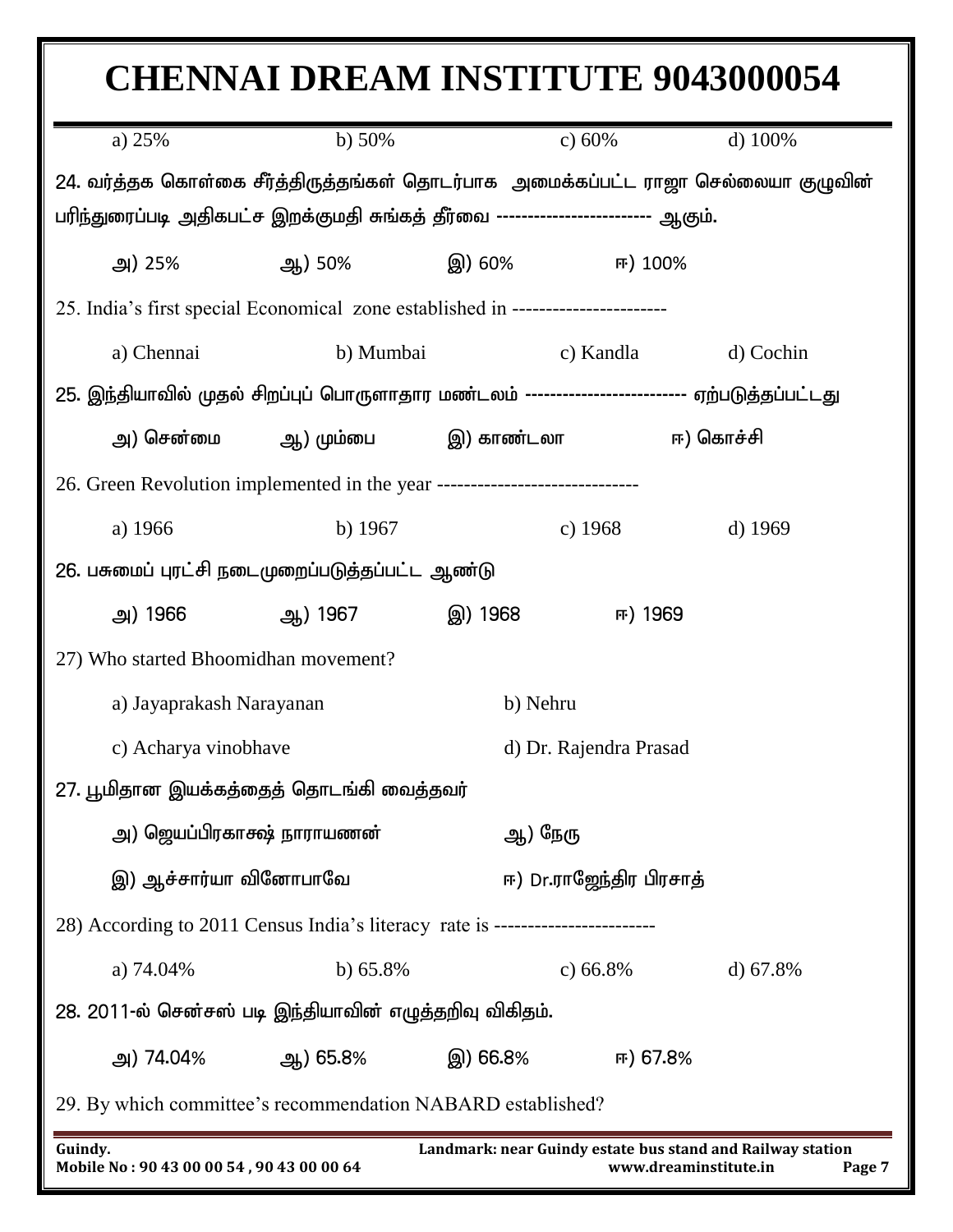| Guindy.<br>Mobile No: 90 43 00 00 54, 90 43 00 00 64                                        |                   |                         | Landmark: near Guindy estate bus stand and Railway station<br>www.dreaminstitute.in | Page 8     |  |
|---------------------------------------------------------------------------------------------|-------------------|-------------------------|-------------------------------------------------------------------------------------|------------|--|
| 33. ஏற்றுமதி - இறக்குமதி வங்கி துவங்கப்பட்டது?                                              |                   |                         |                                                                                     |            |  |
| a) June 1982                                                                                | b) April 1982     | c) May 1982             | d) March 1982                                                                       |            |  |
| 33. EXIM Bank Started in the year                                                           |                   |                         |                                                                                     |            |  |
| அ) July 1962                                                                                | ஆ) July 1972      | இ) July 1982            | ஈ) July 1992                                                                        |            |  |
| 32. நபார்டு வங்கி எப்பொழுது ஆரம்பிக்கப்பட்டது?                                              |                   |                         |                                                                                     |            |  |
| a) July 1962                                                                                | b) July 1972      | c) July 1982            | d) July 1992                                                                        |            |  |
| 32. NABARD Bank established in the year                                                     |                   |                         |                                                                                     |            |  |
| இ) June 1,1963                                                                              |                   | ஈ) July 1,1963          |                                                                                     |            |  |
| அ) June 3, 1963                                                                             |                   | ஆ) July 3, 19           |                                                                                     |            |  |
| 31. விவசாய மறுநிதி மேம்பாட்டுக் கழகம் துவங்கப்பட்டது                                        |                   |                         |                                                                                     |            |  |
| c) June 1 1963                                                                              | d) July 1 1963    |                         |                                                                                     |            |  |
| a) June 3 1963                                                                              | b) July 3 1963    |                         |                                                                                     |            |  |
| 31. ARDC Started Functioning from                                                           |                   |                         |                                                                                     |            |  |
| அ) நிலக்கரி                                                                                 | ஆ) பெட்ரோல்       |                         | இ) கோதுமை                                                                           | ஈ) எண்ணெய் |  |
| 30. தொழிற்புரட்சியை ஏற்படுத்திய எரிபொருள்                                                   |                   |                         |                                                                                     |            |  |
| a) coal                                                                                     | b) Petrol         | c) Biogas               | d) oil                                                                              |            |  |
| 30. Industrial Revolution happened due to                                                   |                   |                         |                                                                                     |            |  |
| இ) சந்தானம் குழு                                                                            | ஈ) சிவராமன் குழு  |                         |                                                                                     |            |  |
| அ) பொதுக்கணக்குக் குழு                                                                      | ஆ) நரசிம்மன் குழு |                         |                                                                                     |            |  |
| பரிந்துரையால் உருவாக்கப்பட்டது?                                                             |                   |                         |                                                                                     |            |  |
| 29. NABARD National Bank for Agriculture and Rural development - இந்த அமைப்பு எந்த குழுவின் |                   |                         |                                                                                     |            |  |
| c) Santhanam committee                                                                      |                   | d) Sivaraman committee  |                                                                                     |            |  |
| a) Public Accounts committee                                                                |                   | b) Narashiman committee |                                                                                     |            |  |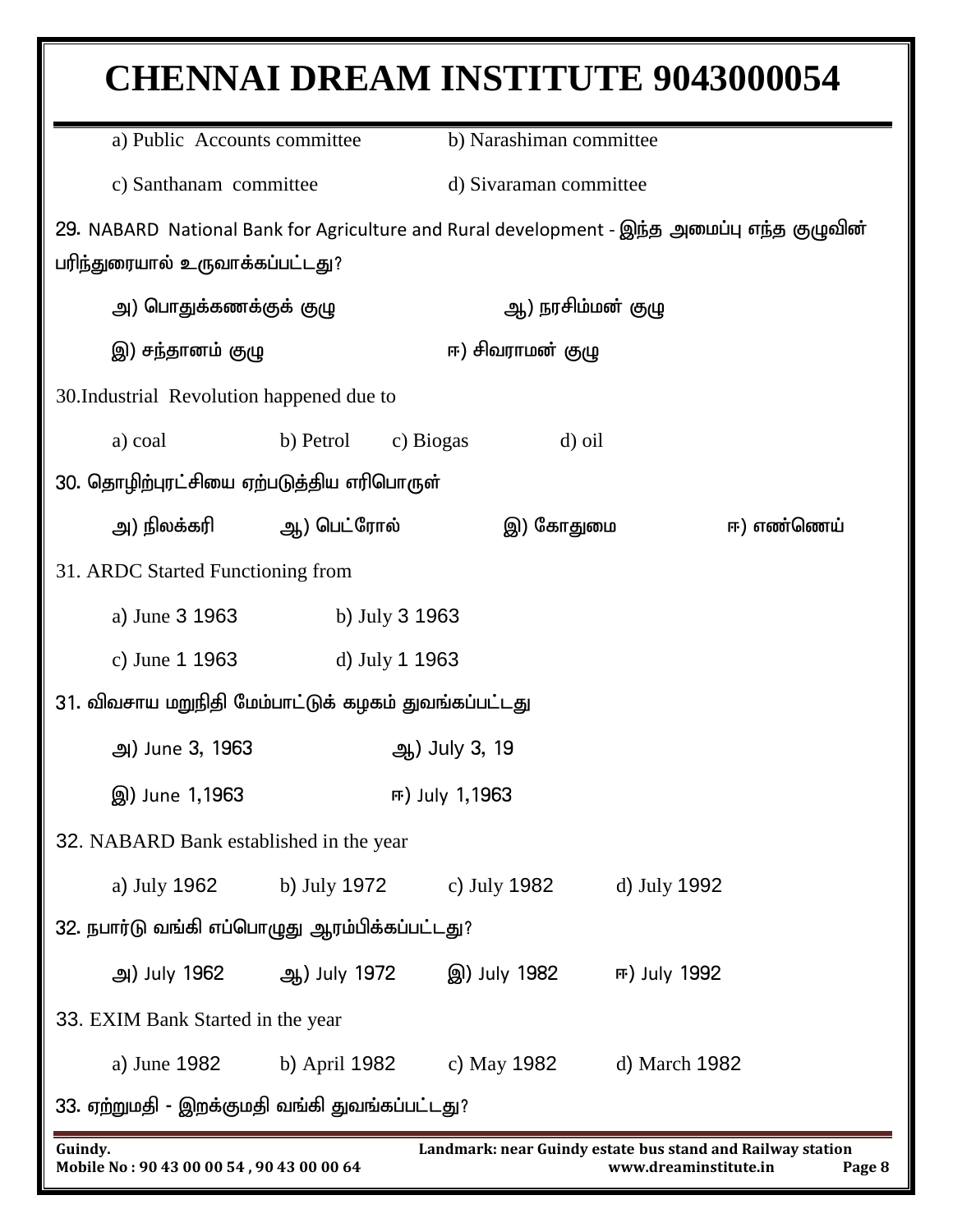| <b>CHENNAI DREAM INSTITUTE 9043000054</b>                                             |                                                                      |                      |                       |                                                                                               |  |  |  |
|---------------------------------------------------------------------------------------|----------------------------------------------------------------------|----------------------|-----------------------|-----------------------------------------------------------------------------------------------|--|--|--|
| அ) June 1982                                                                          | ஆ) April 1982 இ) May 1982                                            |                      |                       | ஈ) March 1982                                                                                 |  |  |  |
| 34. Who among the following enunciated the concept of single factoral terms of trade? |                                                                      |                      |                       |                                                                                               |  |  |  |
| a) Jacob vainer                                                                       | $b)$ G.S. Donens                                                     |                      | c) Taussing           | $d)$ J.S.Mill                                                                                 |  |  |  |
|                                                                                       | 34. கீழ்க்கண்டவர்களில் யார் ஒற்றைக் காரணி வாணிப வீதத்தை வடிவமைத்தவர் |                      |                       |                                                                                               |  |  |  |
| அ) ஜேக்கப் வைனர்                                                                      |                                                                      | ஆ) G.S.டோரன்ஸ்       |                       |                                                                                               |  |  |  |
| இ) எப்.டபில்யூ டாசி <b>க்</b>                                                         |                                                                      | ஈ) ஜே.எஸ்.மில்       |                       |                                                                                               |  |  |  |
| 35. ASEAN Meetings are held once in every ---------------------- year.                |                                                                      |                      |                       |                                                                                               |  |  |  |
| a) $2$                                                                                | b)3                                                                  | c) $4$               | $d$ ) 5               |                                                                                               |  |  |  |
| 35. ஆசியான் கூட்டங்கள் ---------------------------- ஆண்டுகளுக்கு ஒரு முறை நடைபெறும்.  |                                                                      |                      |                       |                                                                                               |  |  |  |
| அ) 2                                                                                  | ஆ) 3                                                                 | இ) 4                 | ஈ) 5                  |                                                                                               |  |  |  |
| 36. SAARC Agricultural Information centre SAIC was founded on                         |                                                                      |                      |                       |                                                                                               |  |  |  |
| a) 1985                                                                               | b) 1988                                                              | c) $1992$            |                       | d) 1998                                                                                       |  |  |  |
| 36. சார்க் (SAIC) வேளாண் தகவல் மையம் துவங்கிய ஆண்டு.                                  |                                                                      |                      |                       |                                                                                               |  |  |  |
| அ) 1985                                                                               | ஆ) 1988                                                              | இ) 1992              |                       | ஈ) 1998                                                                                       |  |  |  |
| 37. International Monetary fund was an outcome of                                     |                                                                      |                      |                       |                                                                                               |  |  |  |
| a) Pandung conference                                                                 |                                                                      | b) Dunkel Draft      |                       |                                                                                               |  |  |  |
| c) Bretton woods conference                                                           |                                                                      | d) Doha conference   |                       |                                                                                               |  |  |  |
| 37. பன்னாட்டு பண நிதியம் கீழ்க்கண்ட இந்த மாநாட்டில் உருவாக்கப்பட்டது.                 |                                                                      |                      |                       |                                                                                               |  |  |  |
| அ) பான்டுங் மாநாடு                                                                    |                                                                      |                      | ஆ) சிங்கப்பூர் மாநாடு |                                                                                               |  |  |  |
|                                                                                       | இ) பிரிட்டன் வுட்டு மாநாடு<br>ஈ) தோஹா மாநாடு                         |                      |                       |                                                                                               |  |  |  |
| 38. The word budget has been derived from the French word "bougette" which means.     |                                                                      |                      |                       |                                                                                               |  |  |  |
| a) a small bag                                                                        |                                                                      | b) an empty box      |                       |                                                                                               |  |  |  |
| c) a box with papers                                                                  |                                                                      | d) None of the above |                       |                                                                                               |  |  |  |
| Guindy.<br>Mobile No: 90 43 00 00 54, 90 43 00 00 64                                  |                                                                      |                      |                       | Landmark: near Guindy estate bus stand and Railway station<br>www.dreaminstitute.in<br>Page 9 |  |  |  |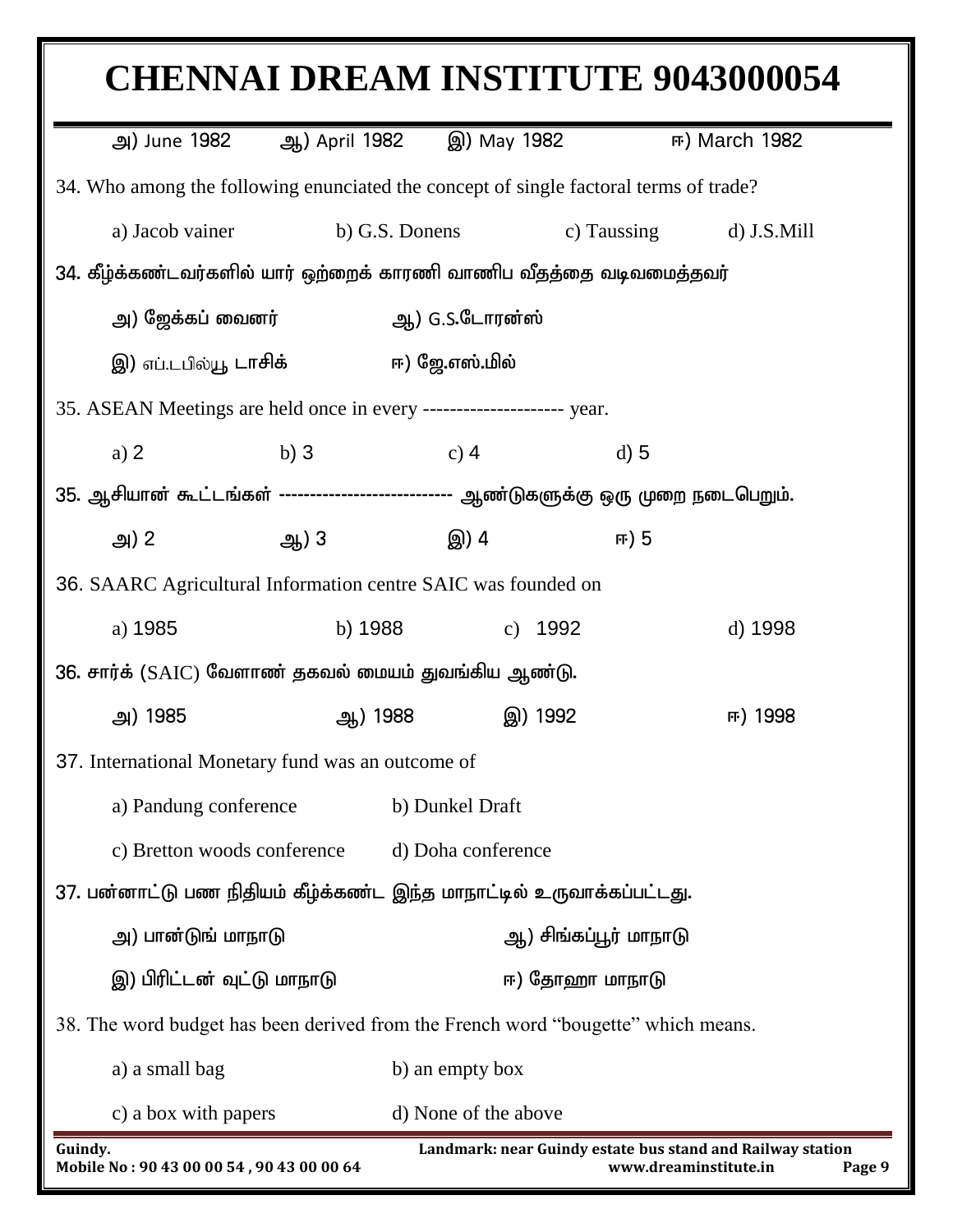| 38. பட்ஜட் என்ற பதம் /ப்ரெஞ்ச் வார்த்தையாகிய (Bougette) விலிருந்து பெறப்பட்டது அதன் |  |  |  |  |  |  |  |
|-------------------------------------------------------------------------------------|--|--|--|--|--|--|--|
| பொருள்.                                                                             |  |  |  |  |  |  |  |
| அ) சிறிய பை<br>ஆ)பெரிய பெட்டி                                                       |  |  |  |  |  |  |  |
| இ) காகிதம் அடங்கிய பை<br>ஈ) மேற்கூறிய எதுவுமில்லை                                   |  |  |  |  |  |  |  |
| 39. Who developed material Balance Models?                                          |  |  |  |  |  |  |  |
| a) Thomas and Picardy<br>b) Alenkneese and R.V.Ayres                                |  |  |  |  |  |  |  |
| c) Joan Robinson and J.M. Keynes<br>d) Joseph Stieglitz and Edward Chamblee         |  |  |  |  |  |  |  |
| 39. பொருள்சார் சமநிலை அணுகுமுறையை நிறுவியவர் யார்?                                  |  |  |  |  |  |  |  |
| அ) தாமஸ் மற்றும் பிக்கார்டி                                                         |  |  |  |  |  |  |  |
| ஆ) ஆலன் நீஸ் மற்றும் ஆர்.வி. அய்யர்ஸ்                                               |  |  |  |  |  |  |  |
| இ) ஜோன் ராபின்சன் மற்றும் ஜெ.எம்.கீன்ஸ்                                             |  |  |  |  |  |  |  |
| ஈ) ஜோசப் ஸ்டிக்லிஸ் மற்றும் எட்வர்ட் சேம்பாலின்                                     |  |  |  |  |  |  |  |
| 40 Which of the following country adopts indicative planning?                       |  |  |  |  |  |  |  |
| b) Germany<br>a) France<br>c) Italy<br>d) Russia                                    |  |  |  |  |  |  |  |
| 40. சுட்டிக்காட்டும் திட்டமிடலை செயல் படுத்திய நாடு.                                |  |  |  |  |  |  |  |
| அ) பிரான்சு<br>இ) இத்தாலி<br>ஆ) ஜெர்மனி<br>ஈ) ரக்ஷ்யா                               |  |  |  |  |  |  |  |
| 41. Expansion for NITI Aayog                                                        |  |  |  |  |  |  |  |
| a) National institute for Transform India                                           |  |  |  |  |  |  |  |
| b) National institute for Transforming India                                        |  |  |  |  |  |  |  |
| c) National institution for Transform India                                         |  |  |  |  |  |  |  |
| d) National institution for Transforming India                                      |  |  |  |  |  |  |  |
| 41. நிதி ஆயோக்கின் சரியான ஆங்கில விரிவாக்கம்.                                       |  |  |  |  |  |  |  |
| அ) National institute for Transport in India                                        |  |  |  |  |  |  |  |
| Guindy<br>Landmark: near Guindy estate hus stand and Railway station                |  |  |  |  |  |  |  |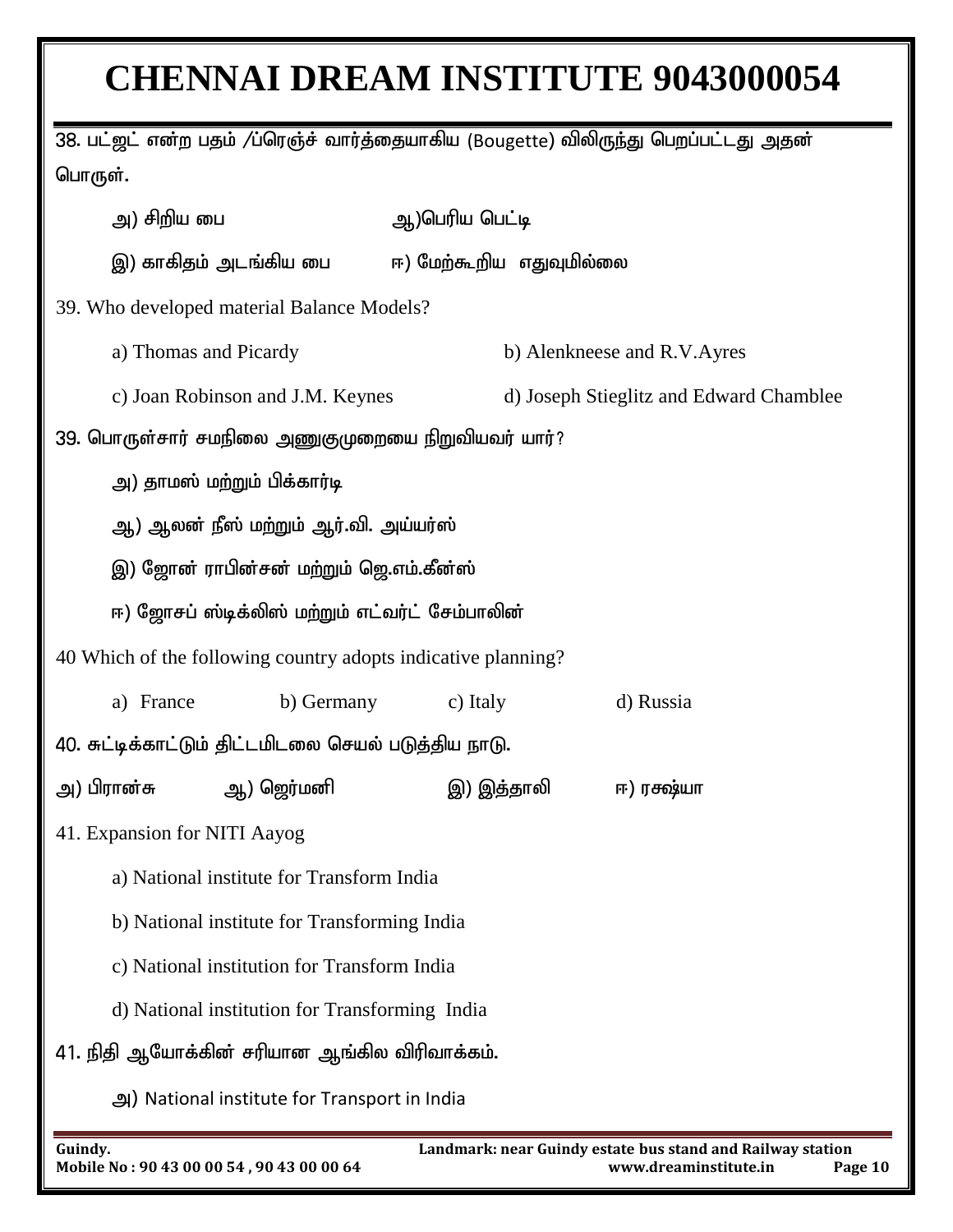| Guindy.<br>Mobile No: 90 43 00 00 54, 90 43 00 00 64           | Landmark: near Guindy estate bus stand and Railway station<br>www.dreaminstitute.in<br>Page 11 |
|----------------------------------------------------------------|------------------------------------------------------------------------------------------------|
| c) Rolling plan                                                | d) De - rolling plan                                                                           |
| a) Controlling plan                                            | b) De – controlling plan                                                                       |
| 44) Short – term plan is also known as                         |                                                                                                |
| c) i<br>ii<br>iii<br>iv                                        | d) ii<br>$\blacksquare$<br>iii<br>iv                                                           |
| iii<br>a) i<br>ii<br>iv                                        | b) iv iii<br>i<br>ii.                                                                          |
| iii) ஜவர்ஹர்லால் நேரு திட்டம்                                  | iv) விஸ்வேசுவரய்யா திட்டம்.                                                                    |
| i) மக்கள் திட்டம்                                              | ii) பாம்பே திட்டம்                                                                             |
| வரிசைப்படி தொகுத்து விடையைத் தேர்ந்தெடுக்கவும்.                |                                                                                                |
|                                                                | 43) கீழ்க்கண்ட திட்டங்களை அவை முன் மொழியப்பட்ட ஆண்டின் அடிப்படையில் காலகிரம                    |
| iii<br>iv<br>$c)$ i<br>$\overline{\mathbf{u}}$                 | iii<br>$d$ ) ii i<br>iv                                                                        |
| $\rm ii$<br>$\overline{\text{iii}}$<br>$a)$ i<br>iv            | ii<br>b) iv iii<br>$\mathbf{i}$                                                                |
| c) Jawaharlal Nehru plan                                       | d) Vishveshwaraya plan                                                                         |
| a) People's plan                                               | b) Bombay plan                                                                                 |
| 43. Arrange following place in correct chronological order     |                                                                                                |
| இ) டேவிட் ரிகார்டோ                                             | ஈ) டி.ஆர்.மால்தஸ்                                                                              |
| அ) பிரடெரிக் ஹேயக்                                             | ஆ) ஜெ.ஆர்.ஹிக்ஸ்                                                                               |
| 42. "அடிமைத்தனத்திற்கான பாதை"" என்ற புத்தகத்தை எழுதியவர் யார்? |                                                                                                |
| c) David Richard                                               | d) Thomas Robert Malthus                                                                       |
| a) Friedrich Hayek                                             | b) H.R. Hicks                                                                                  |
| 42. Who wrote the book "The road to serfdom"                   |                                                                                                |
| ஈ) National Institution for Transforming India.                |                                                                                                |
| (a) National Institution for Tomorrow's India                  |                                                                                                |
| ஆ) National institute for Trade in India                       |                                                                                                |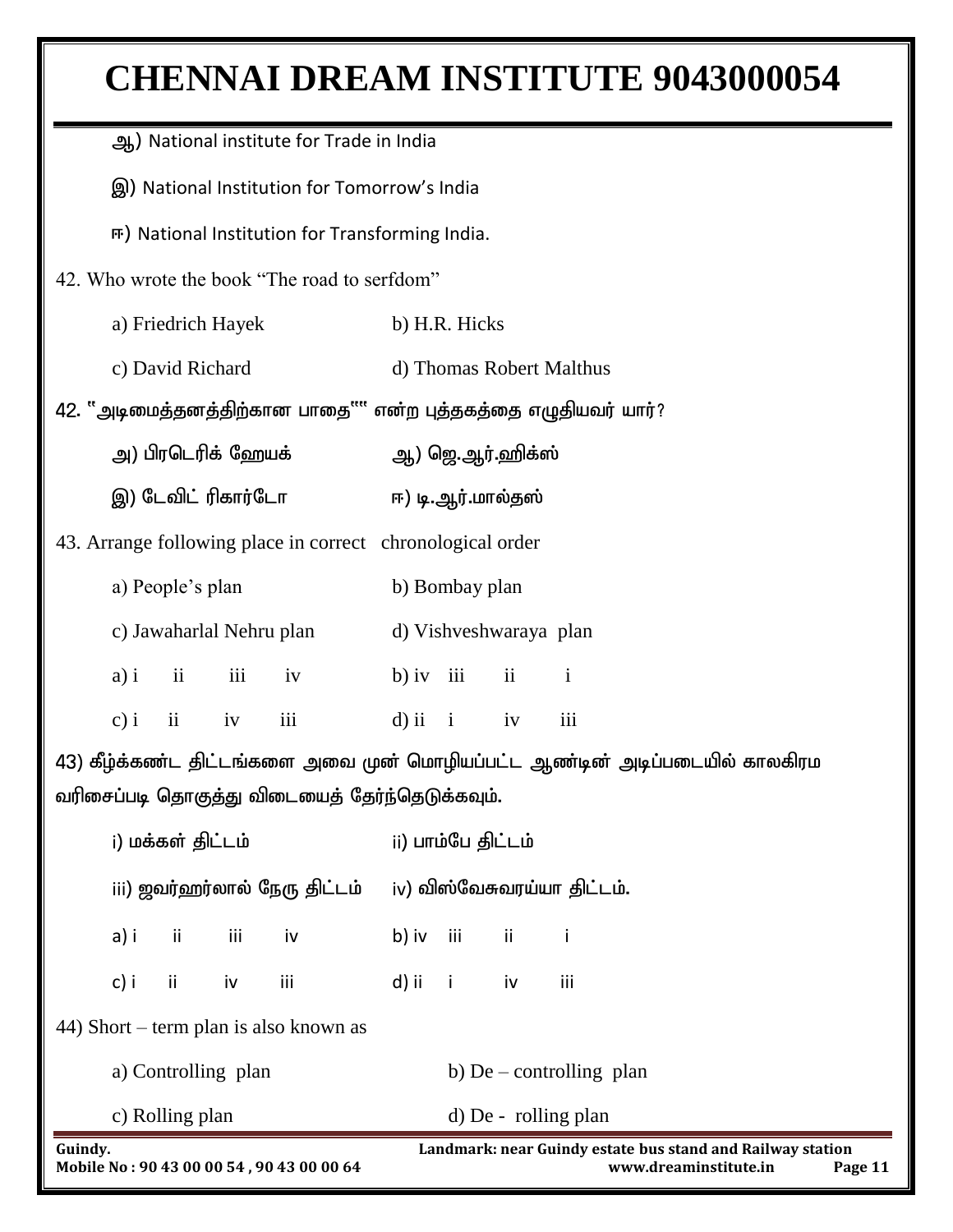| Guindy.<br>Mobile No: 90 43 00 00 54, 90 43 00 00 64                                                |               |                                  | Landmark: near Guindy estate bus stand and Railway station<br>www.dreaminstitute.in<br>Page 12 |  |  |
|-----------------------------------------------------------------------------------------------------|---------------|----------------------------------|------------------------------------------------------------------------------------------------|--|--|
| a) Mothilal Nehru                                                                                   |               | b) Jawaharlal Nehru              |                                                                                                |  |  |
| 48. The first attempt in laying foundation for economic planning in India by ---------------------- |               |                                  |                                                                                                |  |  |
| அ) அஸ்ஸாம்                                                                                          | ஆ) கேரளா      | இ) குஜராத்                       | ஈ) தமிழ்நாடு                                                                                   |  |  |
| 47. இந்தியாவில் முக்கியமான எண்ணெய் வயல்கள் உள்ள மாநிலம்?                                            |               |                                  |                                                                                                |  |  |
| a) Assam                                                                                            | b) Kerala     | c) Gujarat                       | d) Tamil Nadu                                                                                  |  |  |
| 47. Important oilfields of India mainly located in                                                  |               |                                  |                                                                                                |  |  |
| இ) யா-லன்-சூ                                                                                        |               | ஈ) போடிங்ட்டன்                   |                                                                                                |  |  |
| அ) ஹேராஸ் செக்ரிஸ்ட்                                                                                |               | ஆ) ஆர்.ஏபிக்ஷர்                  |                                                                                                |  |  |
| கூறியவர் யார்?                                                                                      |               |                                  |                                                                                                |  |  |
| 46. புள்ளியில் எண்விவரங்களை பற்றி படிக்கும் பயன்பாட்டுக் கணிதத்தின் ஒரு சிறப்புப் பகுதி என்று       |               |                                  |                                                                                                |  |  |
| c) $Ya - Lun - Chou$                                                                                |               | d) Boddington                    |                                                                                                |  |  |
| a) Horace secrets                                                                                   | b) R.A.Fisher |                                  |                                                                                                |  |  |
| 46. Who stated that statistics as a science of estimates and probabilities ?                        |               |                                  |                                                                                                |  |  |
| இ) தொழில் அணுகுமுறை                                                                                 |               | ஈ) இவற்றில் எதுவுமில்லை          |                                                                                                |  |  |
| அ) பழமையான அணுகுமுறை                                                                                |               | ஆ) புதிய பொது நல அணுகுமுறை       |                                                                                                |  |  |
| 45. "வளர்ச்சியுடன் கூடிய மறுபகிர்வு" கீழ்க்கண்ட எந்த அணுகுமுறையின் புகழ்பெற்ற முழக்கம்<br>இது       |               |                                  |                                                                                                |  |  |
| c) Industrial approach                                                                              |               | d) None of the above             |                                                                                                |  |  |
| a) Traditional approach                                                                             |               | b) New Welfare oriented approach |                                                                                                |  |  |
| 45) "Redistribution with Growth" became popular sloga which approached?                             |               |                                  |                                                                                                |  |  |
| இ) சுழல் திட்டம்<br>ஈ) சுழற்சியற்ற திட்டம்                                                          |               |                                  |                                                                                                |  |  |
| அ) கட்டுப்படுத்தும் திட்டம்                                                                         |               | ஆ) கட்டுபாட்டை நீக்கும் திட்டம்  |                                                                                                |  |  |
| 44) குறுகில காலத் திட்டத்தின் இன்னொரு பெயர்                                                         |               |                                  |                                                                                                |  |  |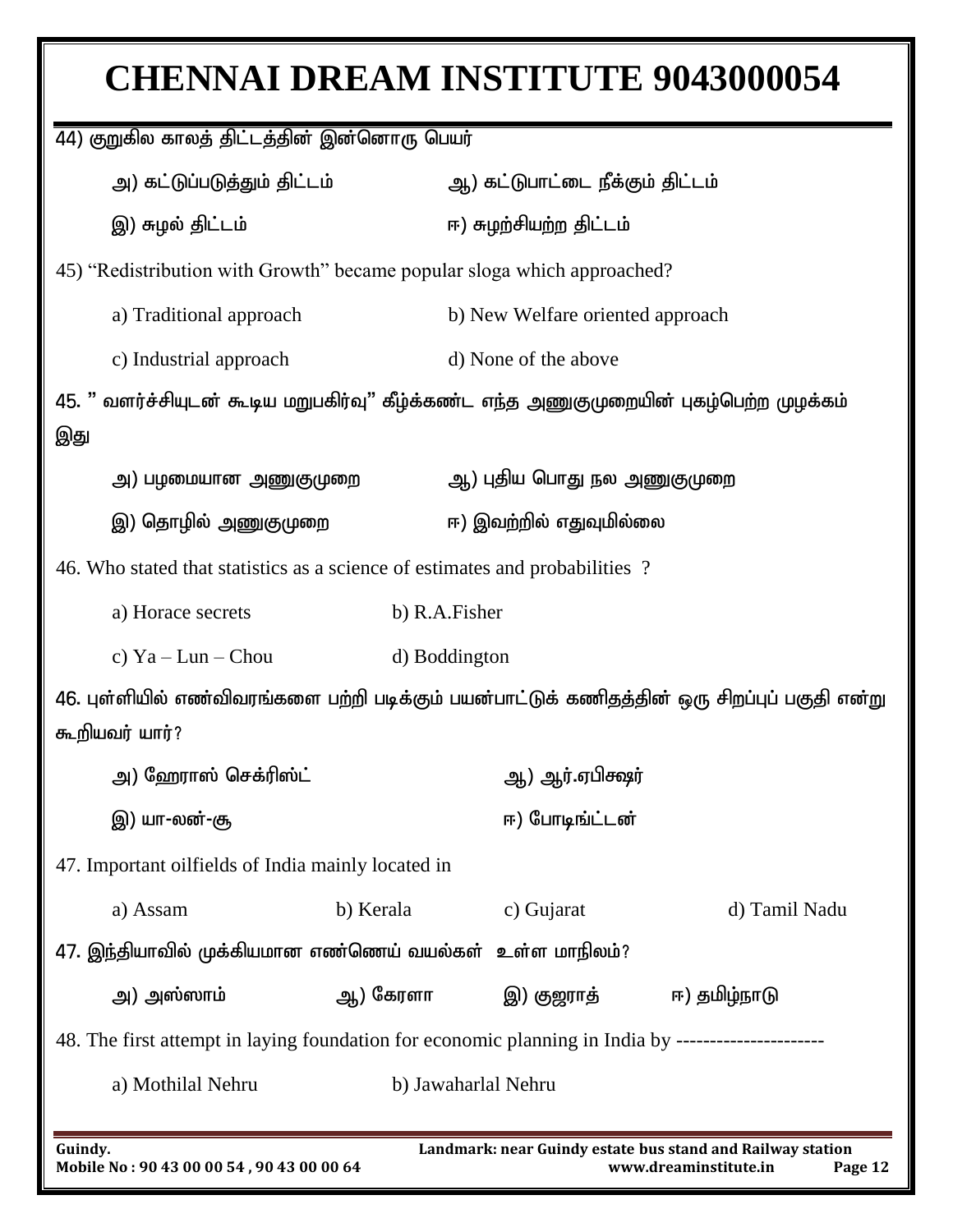|                                                                                           | <b>CHENNAI DREAM INSTITUTE 9043000054</b>                             |                                                            |                       |                |  |  |
|-------------------------------------------------------------------------------------------|-----------------------------------------------------------------------|------------------------------------------------------------|-----------------------|----------------|--|--|
| c) Sardar Vallabhai Patel                                                                 |                                                                       | d) Visveshwaraya                                           |                       |                |  |  |
|                                                                                           | 48. இந்தியாவில் பொருளாதாரத் திட்டத்தினை தோற்றுவித்த முன்னோடி யார்?    |                                                            |                       |                |  |  |
|                                                                                           | அ) மோதிலால் நேரு<br>ஆ) ஜவஹர்லால் நேரு                                 |                                                            |                       |                |  |  |
|                                                                                           | இ) சர்தார் வல்லபாய்படேல்         ஈ) விஸ்வேஸ்வரய்யா                    |                                                            |                       |                |  |  |
| 49. Which of the following is essential for Investment and Economical development?        |                                                                       |                                                            |                       |                |  |  |
| a) Savings                                                                                | b) Demand                                                             |                                                            | c) Sappy              | d) Investment. |  |  |
| 49. -------------------------- என்பது மூலதன ஆக்கத்திற்கும், பொருளாதார முன்னேற்றத்திற்கும் |                                                                       |                                                            |                       |                |  |  |
| இன்றியமையாததாகும்.                                                                        |                                                                       |                                                            |                       |                |  |  |
| அ) சேமிப்பு                                                                               |                                                                       |                                                            | ஈ) முதலீடு            |                |  |  |
| 50. Which of the following having Reciprocal relation?                                    |                                                                       |                                                            |                       |                |  |  |
| a) Price and demand                                                                       |                                                                       | b) Price and supply                                        |                       |                |  |  |
| c) Price and salary                                                                       |                                                                       | d) Price and Tax                                           |                       |                |  |  |
| 50. இவற்றிற்கிடையே தலைகீழான உறவுக் காணப்படுகிறது.                                         |                                                                       |                                                            |                       |                |  |  |
| அ) விலை மற்றும் தேவை                                                                      |                                                                       | ஆ) விலை மற்றும் அளிப்பு                                    |                       |                |  |  |
| இ) விலை மற்றும் வருமானம்                                                                  |                                                                       | ஈ) விலை மற்றும் வரி                                        |                       |                |  |  |
| 51. National Thermal power corporation established in                                     |                                                                       |                                                            |                       |                |  |  |
| a) 1975                                                                                   | b) 1976                                                               | c) $1977$                                                  | d) 1978               |                |  |  |
| 51) National Thermal power corporation துவக்கப்பட்ட ஆண்டு                                 |                                                                       |                                                            |                       |                |  |  |
| அ) 1975                                                                                   | ஆ) 1976                                                               | இ) 1977                                                    | ஈ) 1978               |                |  |  |
|                                                                                           | 52. Who Said that India will be Global Player in the digital economy? |                                                            |                       |                |  |  |
| a) Sundar pitchai                                                                         | b) Karl max                                                           | c) Robbins                                                 | d) None of these      |                |  |  |
| 52. இலக்க முறை பொருளாதாரத்தில் இந்தியா ஒரு உலகளாவிய போட்டியாளராகும் என கூறியவர்.          |                                                                       |                                                            |                       |                |  |  |
| அ) சுந்தர் பிச்சை                                                                         | ஆ) கார்ல் மாக்ஸ்                                                      |                                                            |                       |                |  |  |
| Guindy.<br>Mobile No: 90 43 00 00 54, 90 43 00 00 64                                      |                                                                       | Landmark: near Guindy estate bus stand and Railway station | www.dreaminstitute.in | Page 13        |  |  |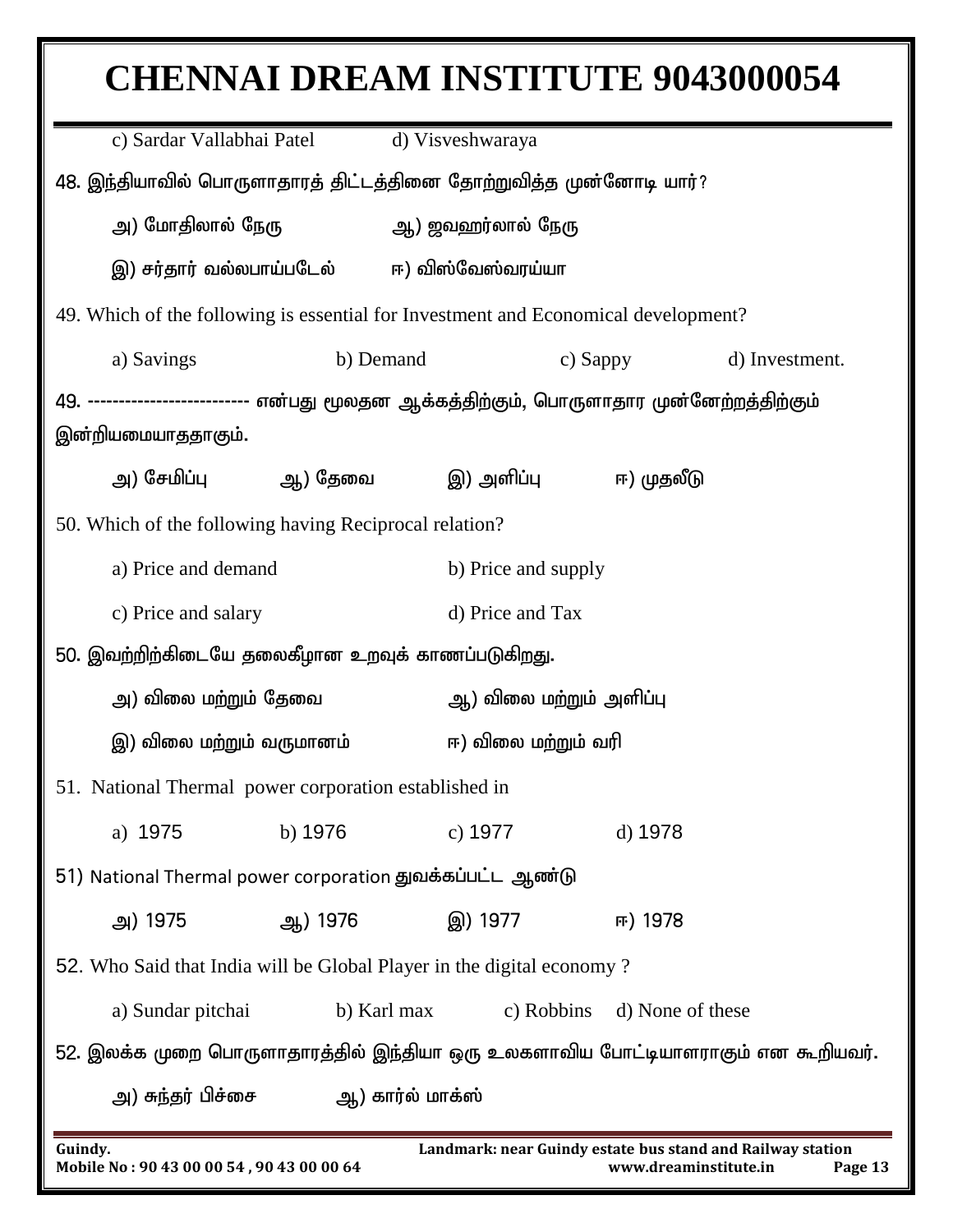# **CHENNAI DREAM INSTITUTE 9043000054 Guindy. Landmark: near Guindy estate bus stand and Railway station** இ) இலயன் ராபின்ஸ் ஈ) இவை எதுவுமில்லை 53. "Gross Happiness Index" introduced by a) Jig me singye wang chuck b) Jim jong fisher c) Mary curie d) Kyu may. 53. மொத்த நாட்டு மகிழ்ச்சி என்ற தொடர் யாரால் உருவாக்கப்பட்டது? m) [pf;Nk rpq;Na M) [pk; [hq; gp~u; ,) Nkup fpA+up <) fpA+ kpNa 54. The first stainless steel Industry established? a) Gandhi nagar b) Kuldi c) Japer d) Pranthpur. 54. முதல் எ/கு தொழிற்சாலை எங்கு நிறுவப்பட்டது? m) fhe;jp efu; M) Fy;b ,) n[g;G+u; <) gpuhe;G+u; 55. India's first public Sector company? a) Tisco b) Visveshwaraya stainless steel Industry c) SAIL d) None of there 55. முதன் முதலில் நிறுவப்பட்ட பொதுதுறை நிறுவனம் எது? m) TISCO M) tp];Nt];tua;ah ,Uk;G v F njhopw;rhiy ,) SAIL <) ,it vJTkpy;iy 56. Which of the Following commodity contribute Maximum India's FDI? a) Cotton b) Jute c) tea d) coffee 56. இந்தியாவிற்கு எந்த தொழில் மூலம் அதிகமாக வெளிநாட்டு செலவாணி எட்டப்படுகிறது? m) gUj;jp M) rzy; ,) Njapiy <) fhgp 57. Important ore of Aluminum is

**Mobile No : 90 43 00 00 54 , 90 43 00 00 64 www.dreaminstitute.in Page 14**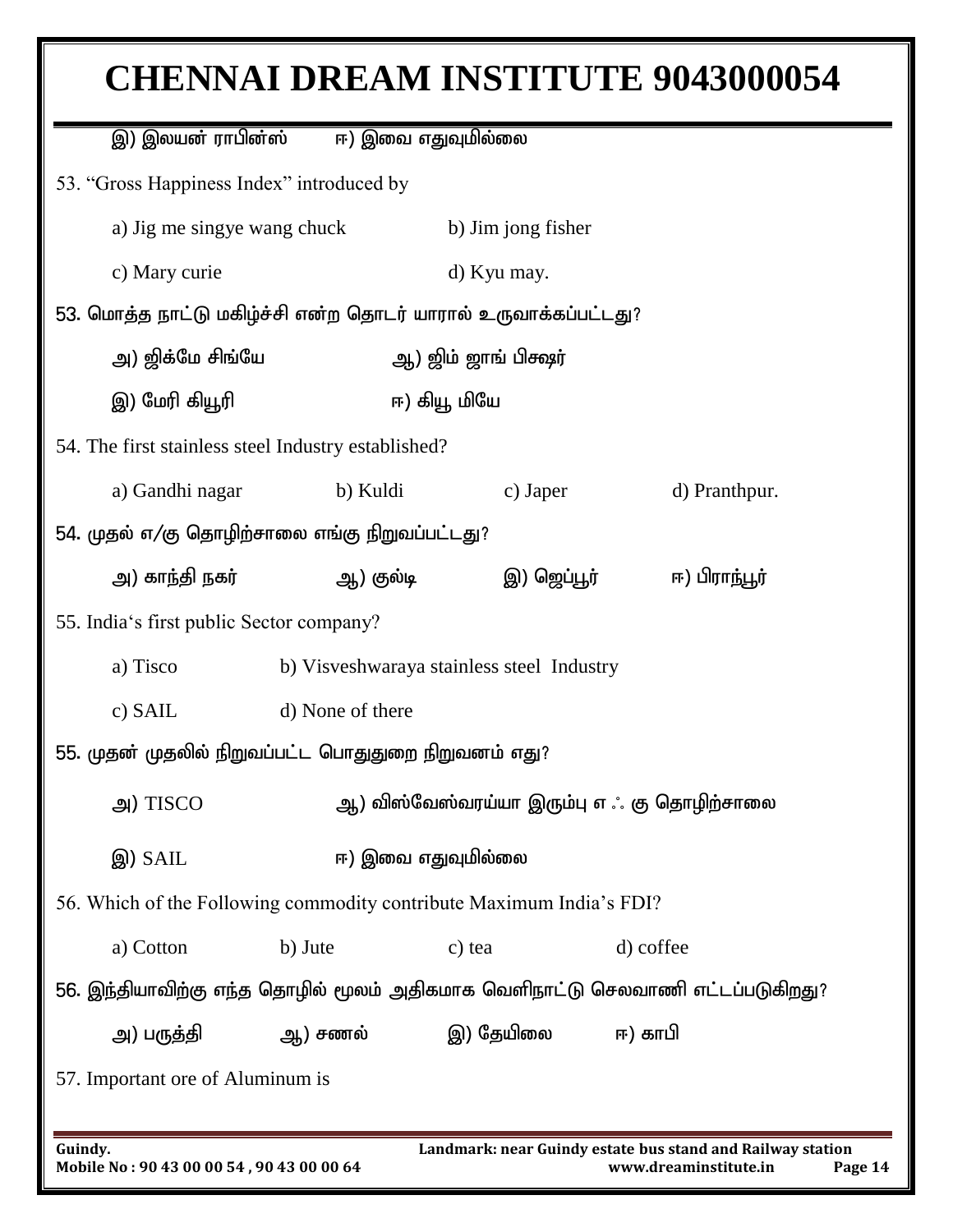|                                                                                                        |                |                 |               | <b>CHENNAI DREAM INSTITUTE 9043000054</b>                                                      |
|--------------------------------------------------------------------------------------------------------|----------------|-----------------|---------------|------------------------------------------------------------------------------------------------|
| a) Hematite                                                                                            | b) Siderite    |                 | c) Bauxite    | d) Magnetite                                                                                   |
| 57. அலுமினியம் தயாரிக்க அதிகம் பயன்படுத்தப்படும் தாது எது?                                             |                |                 |               |                                                                                                |
| அ) ஹேமடைட்                                                                                             | ஆ) சிடரைட்     |                 | இ) பாக்ஸைட்   | ஈ)மேக்னடைட்                                                                                    |
| 58. Which of the following Indian railway station got its first WIFI facility?                         |                |                 |               |                                                                                                |
| a) Chennai                                                                                             | b) Bangalore   | c) Jaipur       |               | d) Kolkatta                                                                                    |
| 58. இந்திய இரயில்வே முதல் WIFI வசதியை எங்கு தொடங்கியது?                                                |                |                 |               |                                                                                                |
| அ) சென்னை                                                                                              | ஆ) பெங்களுரு   |                 | இ) ஜெய்ப்பூர் | ஈ) கொல்கத்தா.                                                                                  |
| 59. Air India and Indian Airlines were merged on --------------------------                            |                |                 |               |                                                                                                |
| a) 2000 Aug 27                                                                                         |                | b) Aug 27 2005  |               |                                                                                                |
| c) Aug 27 2007                                                                                         |                | d) Aug 27 2010  |               |                                                                                                |
| 59. இந்தியா விமான போக்குவரத்து நிறுவனம் ஏர் இந்தியா மற்றும் இந்தியன் ஏர்லைன்ஸ் எந்த<br>ஆண்டு இணைந்தது? |                |                 |               |                                                                                                |
| அ) 2000                                                                                                | ஆ) 2005        | இ) 2007         | ஈ) 2010       |                                                                                                |
| 60. Food for work programme started in the year                                                        |                |                 |               |                                                                                                |
| a) 1975                                                                                                | $b)$ 1976      | c) 1979         | d) $1977$     |                                                                                                |
| 60. வேலைக்கு உணவு திட்டம் தொடங்கப்பட்ட ஆண்டு?                                                          |                |                 |               |                                                                                                |
| அ) 1975                                                                                                | ஆ) 1976        | இ) 1979         | m) 1977       |                                                                                                |
|                                                                                                        |                |                 |               |                                                                                                |
| a) Mahalanobis                                                                                         | b) Harod Domar |                 |               |                                                                                                |
| c) Ashok Rudra                                                                                         | d) Gadgil.     |                 |               |                                                                                                |
| 61. முதல் ஐந்தாண்டு திட்டம் எதை மாதிரியாக கொண்டு உருவாக்கப்பட்ட திட்டம் எது?                           |                |                 |               |                                                                                                |
| அ) மஹலனோபிஸ்                                                                                           |                | ஆ) ஹாரேட் டோமர் |               |                                                                                                |
| இ) அசோக் ருத்ரா                                                                                        |                | ஈ) காட்கில்     |               |                                                                                                |
| Guindy.<br>Mobile No: 90 43 00 00 54, 90 43 00 00 64                                                   |                |                 |               | Landmark: near Guindy estate bus stand and Railway station<br>www.dreaminstitute.in<br>Page 15 |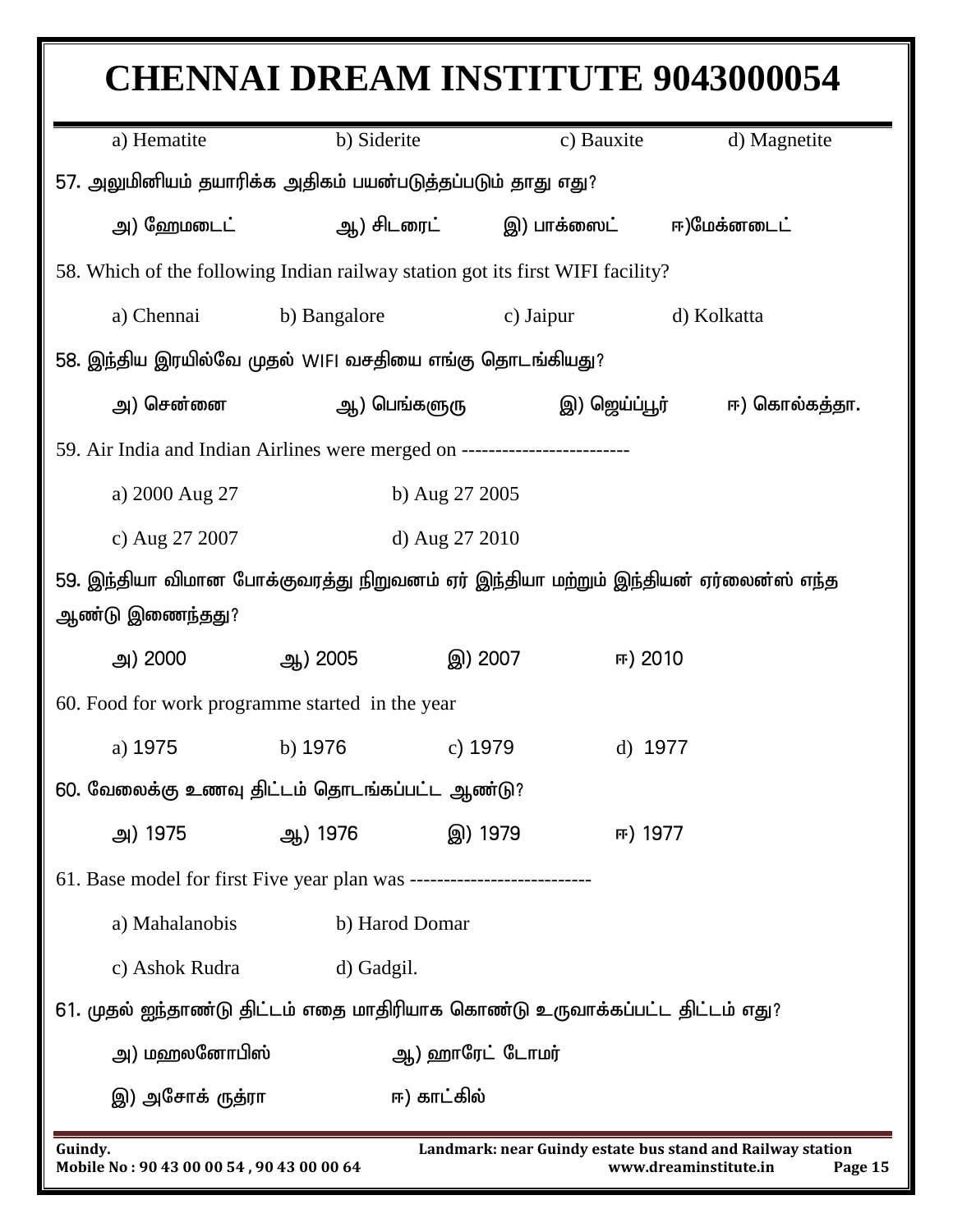## **CHENNAI DREAM INSTITUTE 9043000054 Guindy. Landmark: near Guindy estate bus stand and Railway station Mobile No : 90 43 00 00 54 , 90 43 00 00 64 www.dreaminstitute.in Page 16** 62. 6 banks with deposits above Rs.200 cores were Nationalished in the year a) 1980 b) 1969 c) 1971 d) 1982 62. 200 கோடிக்கு மேல் வைப்பு தொகை வைக்கப்பட்ட கொண்ட வங்கிகள் தேசியமயமாக்கப்பட்ட ஆண்டு? அ) 1980 – ஆ) 1969 – இ) 1971 – ஈ) 1982 63. According to IMF (2016) GDP of India is a) 2251 Billion American dollar b) 2250; Billion American dollar c) 2248 Billion American dollar d) None of these 63. IMF கணக்கு படி 2016 இந்தியாவின் GDP அளவு? அ) 2251 பில்லியன் அமெரிக்க டாலர் அ.) 2250 பில்லியன் அமெரிக்க டாலர் இ) 2248 பில்லியன் அமெரிக்க டாலர். ஈ) இவை எதுவுமில்லை 64. New Industrial policy introduced in the year a) 1991 July 24 b) 1992 July 24 c) 1991 August 24 d) 1992 August 24 64. புதிய தொழிற்கொள்கை அறிமுகப்படுத்தப்பட்ட ஆண்டு? g (1991, July 24 (1992 July 24 இ) 1991 August 24 Fr) 1992 August 24 65. Who Introduced PURA Scheme ? a) Rabindaranath Tagore b) Abdul kalam c) Gandhi d) Nehru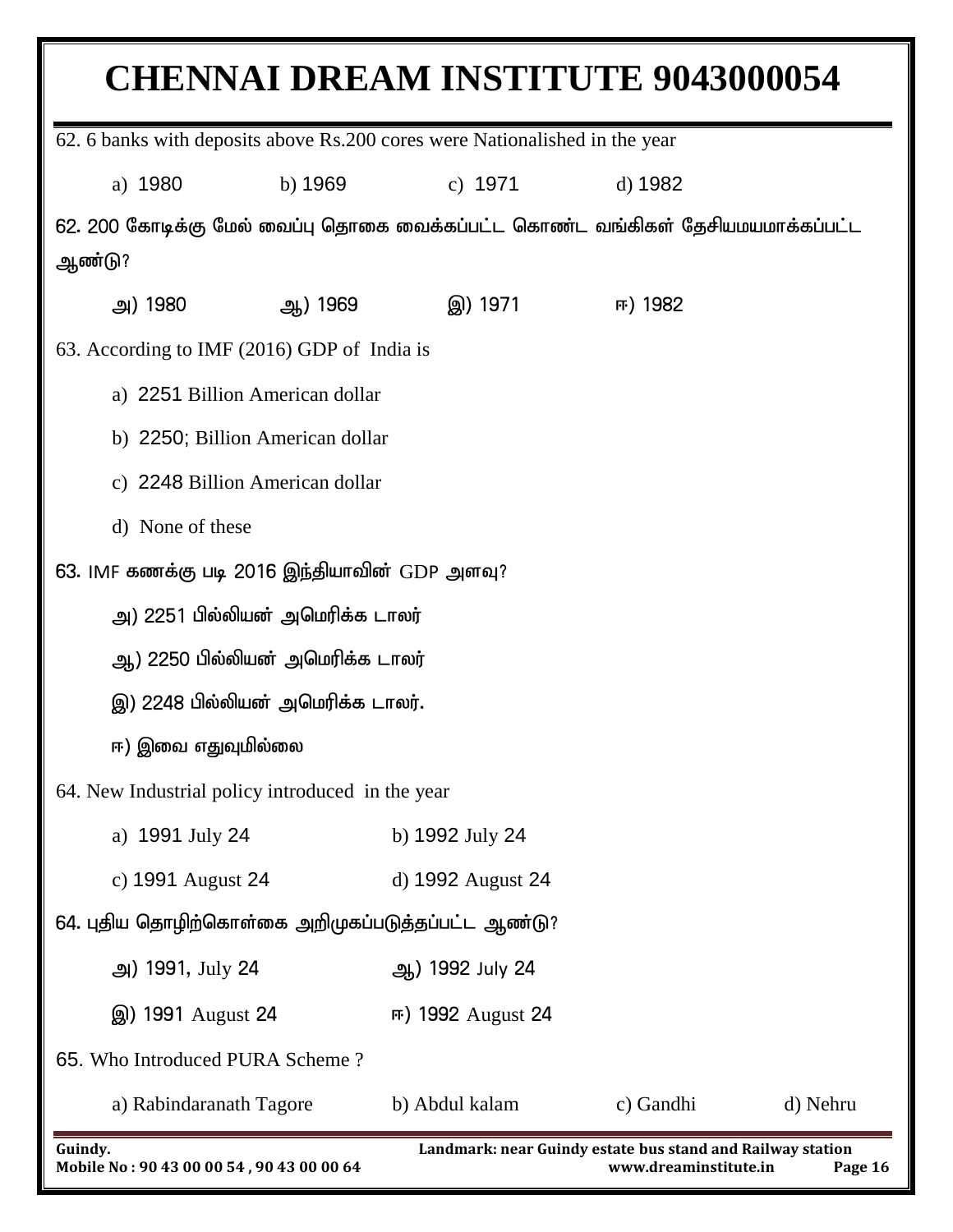| 65. PURA திட்டத்தை அறிமுகப்படுத்தியவர் யார்?                                   |                |                   |                     |         |                                                                                                |
|--------------------------------------------------------------------------------|----------------|-------------------|---------------------|---------|------------------------------------------------------------------------------------------------|
| அ) இரவீந்தரநாத் தாகூர்                                                         |                | ஆ) அப்துல் காலம்  |                     |         |                                                                                                |
| இ) காந்தி                                                                      |                | ஈ) நேரு           |                     |         |                                                                                                |
| 66. The First professor of economics at madras university was                  |                |                   |                     |         |                                                                                                |
| a) Gilbert slalter                                                             |                | b) Gilbert Joseph |                     |         |                                                                                                |
| c) Malcam darling                                                              |                | d) Mary curie     |                     |         |                                                                                                |
| 66. மெட்ராஸ் பல்கலைகழகத்தின் முதல் பொருளாதார பேராசிரியர்?                      |                |                   |                     |         |                                                                                                |
| அ) கிரில்பெர்ட் ஸ்லேட்டர்                                                      |                |                   | ஆ) கில்பெர்ட் ஜோசப் |         |                                                                                                |
| இ) சர் மால்கம் டார்லிங்                                                        |                |                   | ஈ) மேரி கியூரி      |         |                                                                                                |
| 67. In India Tamil Nadu's population position is                               |                |                   |                     |         |                                                                                                |
| a) 6                                                                           | b) 5           | c) $4$            |                     | $d)$ 3  |                                                                                                |
| 67. இந்தியாவின் மக்கள் தொகை அடிப்படையில் தமிழ் நாடு எத்தனையாவது பெரிய மாநிலம்? |                |                   |                     |         |                                                                                                |
| அ) 6                                                                           | ஆ) 5           | இ) 4              |                     | ஈ) 3    |                                                                                                |
| 68. The city famous for coach – building was                                   |                |                   |                     |         |                                                                                                |
| a) Pugalur                                                                     | b) Karur       |                   | c) Erode            |         | d) Coimbatore                                                                                  |
| 68. பேருந்து கட்டுமான தொழிலுக்கு பெயர் பெற்ற நகரம்?                            |                |                   |                     |         |                                                                                                |
| அ) புகளூர்                                                                     | ஆ) கரூர்       | இ) ஈரோடு          |                     | ஈ) கோவை |                                                                                                |
| 69. Which city is referred as pump city?                                       |                |                   |                     |         |                                                                                                |
| a) Pugalur                                                                     | b) Karur       |                   | c) Erode            |         | d) Coimbatore                                                                                  |
| 69. காற்றழுத்த விசை குழாய் நகரம் என அழைக்கப்படுவது?                            |                |                   |                     |         |                                                                                                |
| அ) புகளூர்                                                                     | ஆ) கரூர்       | இ) ஈரோடு          |                     | ஈ) கோவை |                                                                                                |
| 70. Fifteenth finance secretary chairman of India is                           |                |                   |                     |         |                                                                                                |
| a) Rudra                                                                       | b) Alka Dupkar |                   | c) Y.V. Reddy       |         | $d)$ N.K.Singh                                                                                 |
| Guindy.<br>Mobile No: 90 43 00 00 54, 90 43 00 00 64                           |                |                   |                     |         | Landmark: near Guindy estate bus stand and Railway station<br>www.dreaminstitute.in<br>Page 17 |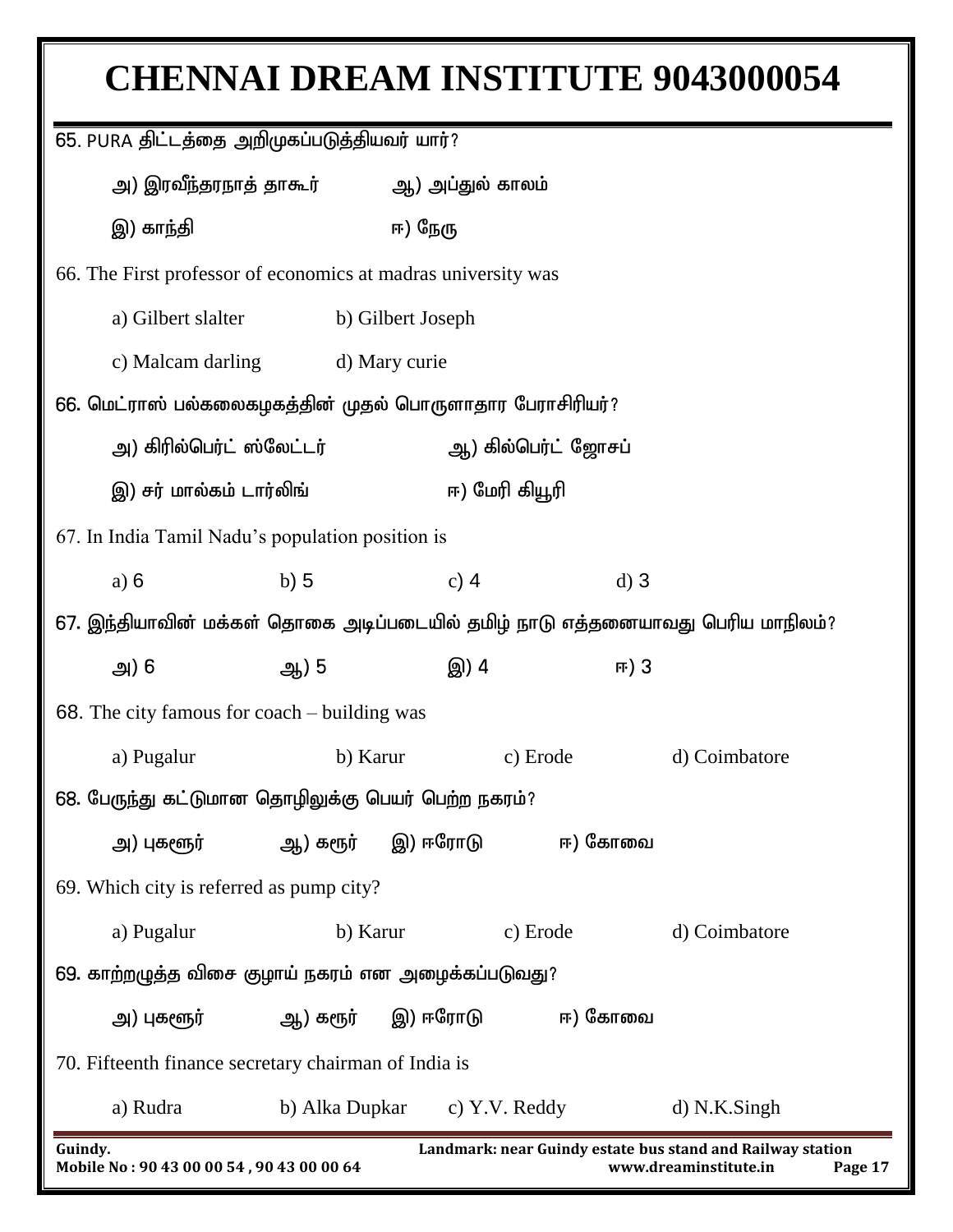|                              |                                                               |                   |                   | <b>CHENNAI DREAM INSTITUTE 9043000054</b>                                                      |  |  |  |  |
|------------------------------|---------------------------------------------------------------|-------------------|-------------------|------------------------------------------------------------------------------------------------|--|--|--|--|
|                              | 70. இந்தியாவின் பதினைந்தாவது நிதி ஆணையத்தின் தலைவர் யார்?     |                   |                   |                                                                                                |  |  |  |  |
| அ) ருத்ரா                    |                                                               | ஆ) அல்கா துப்கார் | இ) ஓய்.வி.ரெட்டி  | ஈ) டேமு.சிங்.                                                                                  |  |  |  |  |
| 71. One rupee note issued by |                                                               |                   |                   |                                                                                                |  |  |  |  |
| a) RBI                       | b) SBI                                                        |                   |                   |                                                                                                |  |  |  |  |
|                              | c) Finance ministry d) Public Accounts committee              |                   |                   |                                                                                                |  |  |  |  |
|                              | 71. இந்திய ஒரு ரூபாய் நோட்டை வெளியிடுபவர் யார்?               |                   |                   |                                                                                                |  |  |  |  |
| அ) $RBI$                     | ஆ) SBI                                                        |                   | இ) நிதி அமைச்சகம் | ஈ) பொது நிதி ஆணையம்                                                                            |  |  |  |  |
|                              | 72. Tools of India's Financial Principal?                     |                   |                   |                                                                                                |  |  |  |  |
|                              | a) Public Revenue and public                                  |                   |                   |                                                                                                |  |  |  |  |
|                              | b) Public Expenditure and public Debt                         |                   |                   |                                                                                                |  |  |  |  |
|                              | c) Public Revenue, public Expenditure and Public Debt         |                   |                   |                                                                                                |  |  |  |  |
|                              | d) Public Expenditure only                                    |                   |                   |                                                                                                |  |  |  |  |
|                              | 72. இந்திய நிதி கொள்கையின் கருவிகள் யாவை?                     |                   |                   |                                                                                                |  |  |  |  |
|                              | அ) பொது வருவாய் மற்றும் பொதுக் கடன்                           |                   |                   |                                                                                                |  |  |  |  |
|                              | ஆ) பொதுச் செலவு மற்றும் பொதுக் கடன்                           |                   |                   |                                                                                                |  |  |  |  |
|                              | இ) பொது வருவாய், பொதுச் செலவு மற்றும் பொது கடன்               |                   |                   |                                                                                                |  |  |  |  |
|                              | ஈ) பொதுச் செலவு மட்டும்                                       |                   |                   |                                                                                                |  |  |  |  |
|                              | 73. National income calculated by -------------------methods. |                   |                   |                                                                                                |  |  |  |  |
| a) $2$                       | $(b)$ 3                                                       | c) $4$            | $d$ ) 5           |                                                                                                |  |  |  |  |
|                              | 73. நாட்டு வருமானத்தை கணக்கிடும் வழிமுறைகள்.                  |                   |                   |                                                                                                |  |  |  |  |
| அ)<br>$\overline{2}$         | ஆ) 3                                                          | இ) 4              | ஈ) 5              |                                                                                                |  |  |  |  |
|                              | 74. Planning commission dissolved in                          |                   |                   |                                                                                                |  |  |  |  |
|                              |                                                               |                   |                   | a) $7^{th}$ Aug, 2014 b) $17^{th}$ Aug, 2014 c) $27^{th}$ Aug, 2014 d) $30^{th}$ Aug, 2014     |  |  |  |  |
| Guindy.                      | Mobile No: 90 43 00 00 54, 90 43 00 00 64                     |                   |                   | Landmark: near Guindy estate bus stand and Railway station<br>www.dreaminstitute.in<br>Page 18 |  |  |  |  |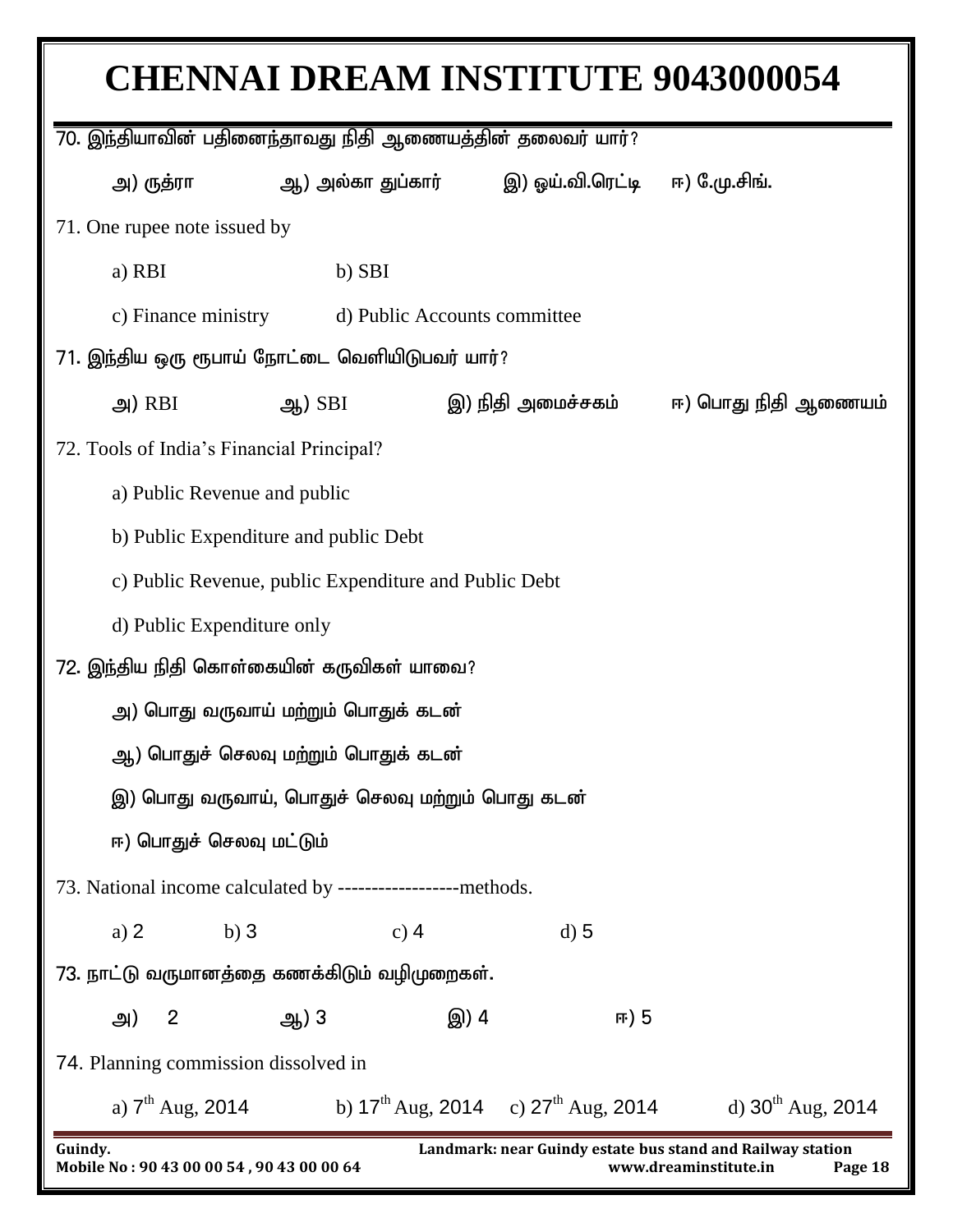|         | 74. திட்டக் குழு கலைக்கப்பட்ட நாள்                                                                                            |                         |                                         |                         |                                                            |
|---------|-------------------------------------------------------------------------------------------------------------------------------|-------------------------|-----------------------------------------|-------------------------|------------------------------------------------------------|
|         | அ) 7 Aug, 2014                                                                                                                | ஆ) 17 Aug <i>,</i> 2014 |                                         |                         | இ. 27 Aug, 2014 ஈ. 30 Aug, 2014                            |
|         | 75. In Planning "Harbi Gattavo" Slogan meaning is                                                                             |                         |                                         |                         |                                                            |
|         | a) Eradication of poverty                                                                                                     |                         |                                         | b) Economic Development |                                                            |
|         | c) Salary Disparity                                                                                                           |                         | d) Self reliance                        |                         |                                                            |
|         | 75. திட்டமிடுதலில் "ஹரிபி ஹட்டாவோ" என்ற முழுக்க வாசகம் குறிப்பிடுவது.                                                         |                         |                                         |                         |                                                            |
|         | அ) வறுமையை அகற்றுதல்                                                                                                          |                         | ஆ) பொருளாதார வளர்ச்சி                   |                         |                                                            |
|         | இ) வருமான செல்வ வேறுபாடு                                                                                                      |                         | ஈ) நன்னிறைவு பெறுதல்                    |                         |                                                            |
|         | 76. Who decides to distribute the proceeds of the tax revenue between the central government and the                          |                         |                                         |                         |                                                            |
|         | state government is                                                                                                           |                         |                                         |                         |                                                            |
|         | a) Planning commission                                                                                                        |                         | b) Finance commission                   |                         |                                                            |
|         | c) Central government                                                                                                         |                         | d) State government                     |                         |                                                            |
|         | 76. வரிவிதிப்பின் மூலம் கிடைக்கும் வருமானத்தை, மைய அரசிற்கும், மாநில அரசிற்கும் இடையே<br>பகிர்வு செய்வதை யார் முடிவு செய்வது? |                         |                                         |                         |                                                            |
|         | அ) திட்டக் குழு                                                                                                               | ஆ) நிதிக் குழு          |                                         | இ) மைய அரசு             | ஈ) மாநில அரசு                                              |
|         | 77) Aim of public distribution system is                                                                                      |                         |                                         |                         |                                                            |
|         | a) Control Deflation                                                                                                          |                         | b) Provide essential goods in low price |                         |                                                            |
|         | c) Revenue distribution b/w state and central government.                                                                     |                         |                                         |                         |                                                            |
|         | d) To control public expenditure.                                                                                             |                         |                                         |                         |                                                            |
|         | 77. பொது விநியோக முறை இந்த நோக்கத்திற்கு பயன்படுகிறது                                                                         |                         |                                         |                         |                                                            |
|         | அ) பணவாட்டத்தைக் கட்டுப்படுத்த                                                                                                |                         |                                         |                         |                                                            |
|         | ஆ) அத்தியாவசிய பண்டங்களை குறைந்த விலையில் வழங்க                                                                               |                         |                                         |                         |                                                            |
|         | இ) வருவாய் சமப்பகிர்வை உறுதி செய்ய                                                                                            |                         |                                         |                         |                                                            |
| Guindy. |                                                                                                                               |                         |                                         |                         | Landmark: near Guindy estate bus stand and Railway station |
|         | Mobile No: 90 43 00 00 54, 90 43 00 00 64                                                                                     |                         |                                         | www.dreaminstitute.in   | Page 19                                                    |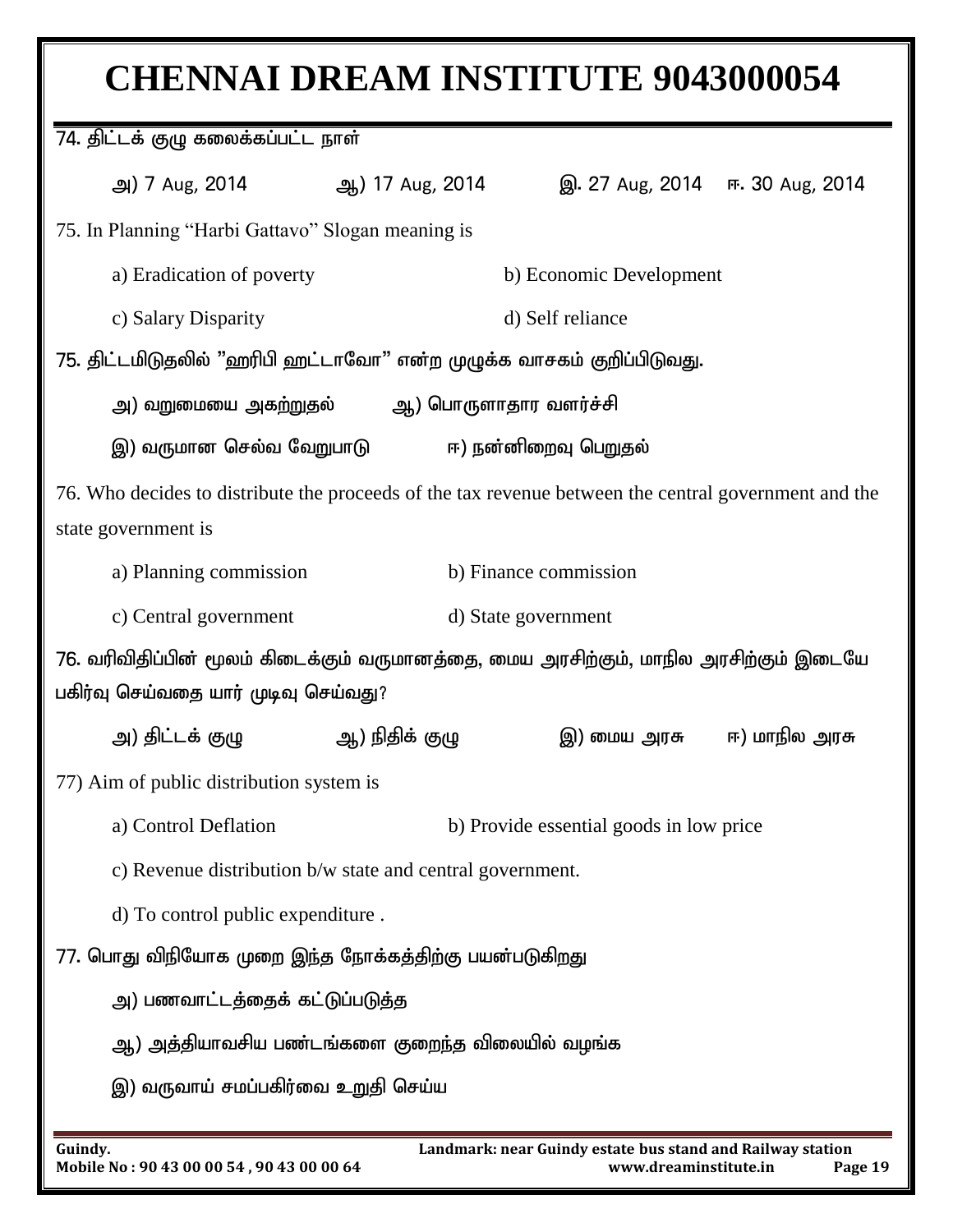| ஈ) பொதுச் செலவைக் கட்டுப்படுத்த                                                                                             |                       |                                                                                     |         |  |  |  |  |
|-----------------------------------------------------------------------------------------------------------------------------|-----------------------|-------------------------------------------------------------------------------------|---------|--|--|--|--|
| 78. Which of following period was "Holiday plan"?                                                                           |                       |                                                                                     |         |  |  |  |  |
| a) $1966 - 1969$ b) $1956 - 1959$ c) $2001 - 2005$ d) $2011 - 2015$                                                         |                       |                                                                                     |         |  |  |  |  |
| 78. இந்தியாவில் திட்ட விடுமுறைக்காலம் என்று குறிப்பிடப்பட்ட காலத்தைக் கண்டுபிடிக்க                                          |                       |                                                                                     |         |  |  |  |  |
| அ) 1966 <sub>—</sub> 69              ஆ,) 1956 <sub>—</sub> 1959         இ) 2001 <sub>—</sub> 05     ஈ) 2011 <sub>—</sub> 15 |                       |                                                                                     |         |  |  |  |  |
| 79. During the introduction of LPG, the finance minister was                                                                |                       |                                                                                     |         |  |  |  |  |
| a) Manmohan singh                                                                                                           |                       | b) Pranab Mukherjee                                                                 |         |  |  |  |  |
| c) Chidambaram                                                                                                              | d) Yaswant sinha      |                                                                                     |         |  |  |  |  |
| 79. LPG முறை அறிமுகப்படுத்தப்பட்ட போது நிதி அமைச்சராக இருந்தவர்                                                             |                       |                                                                                     |         |  |  |  |  |
| அ) மன்மோகன் சிங்<br>ஆ) பிரணாப் முகர்ஜி                                                                                      |                       |                                                                                     |         |  |  |  |  |
| இ) சிதம்பரம்                                                                                                                | ஈ) யக்ஷ்வந்த் சின்ஹா  |                                                                                     |         |  |  |  |  |
| 80. Human development index formulated in the year                                                                          |                       |                                                                                     |         |  |  |  |  |
| b) $1991$<br>a)1994                                                                                                         | c) $1996$             | $d)$ 1990                                                                           |         |  |  |  |  |
| 80. எந்த உற்பத்தி மேம்பாட்டுத் திறனை வெளிக் கொணர பாரத் நிர்மான் திட்டம் தொடங்கப்பட்டது?                                     |                       |                                                                                     |         |  |  |  |  |
| அ) இந்திய பத்திர சந்தை                                                                                                      |                       | ஆ) பொதுத்துறை நிறுவன பொறுப்பேற்புப் பணி                                             |         |  |  |  |  |
| இ) நகர்புற இந்தியா                                                                                                          | ஈ) கிராமப்புற இந்தியா |                                                                                     |         |  |  |  |  |
| 81. First five - year plan is also known as                                                                                 |                       |                                                                                     |         |  |  |  |  |
| a) Industrial plan                                                                                                          | b) Rolling plan       |                                                                                     |         |  |  |  |  |
| c) Agricultural plan                                                                                                        | d) Annual plan        |                                                                                     |         |  |  |  |  |
| முதல் ஐந்து ஆண்டு திட்டம் எவ்வாறு அழைக்கப்படுகிறது?                                                                         |                       |                                                                                     |         |  |  |  |  |
| a) கனரக தொழில்கள் திட்டம்                                                                                                   | b) சுழல் திட்டம்      |                                                                                     |         |  |  |  |  |
| c) வேளாண்மை திட்டம்                                                                                                         | d) ஆண்டு திட்டம்      |                                                                                     |         |  |  |  |  |
|                                                                                                                             |                       |                                                                                     |         |  |  |  |  |
| Guindy.<br>Mobile No: 90 43 00 00 54, 90 43 00 00 64                                                                        |                       | Landmark: near Guindy estate bus stand and Railway station<br>www.dreaminstitute.in | Page 20 |  |  |  |  |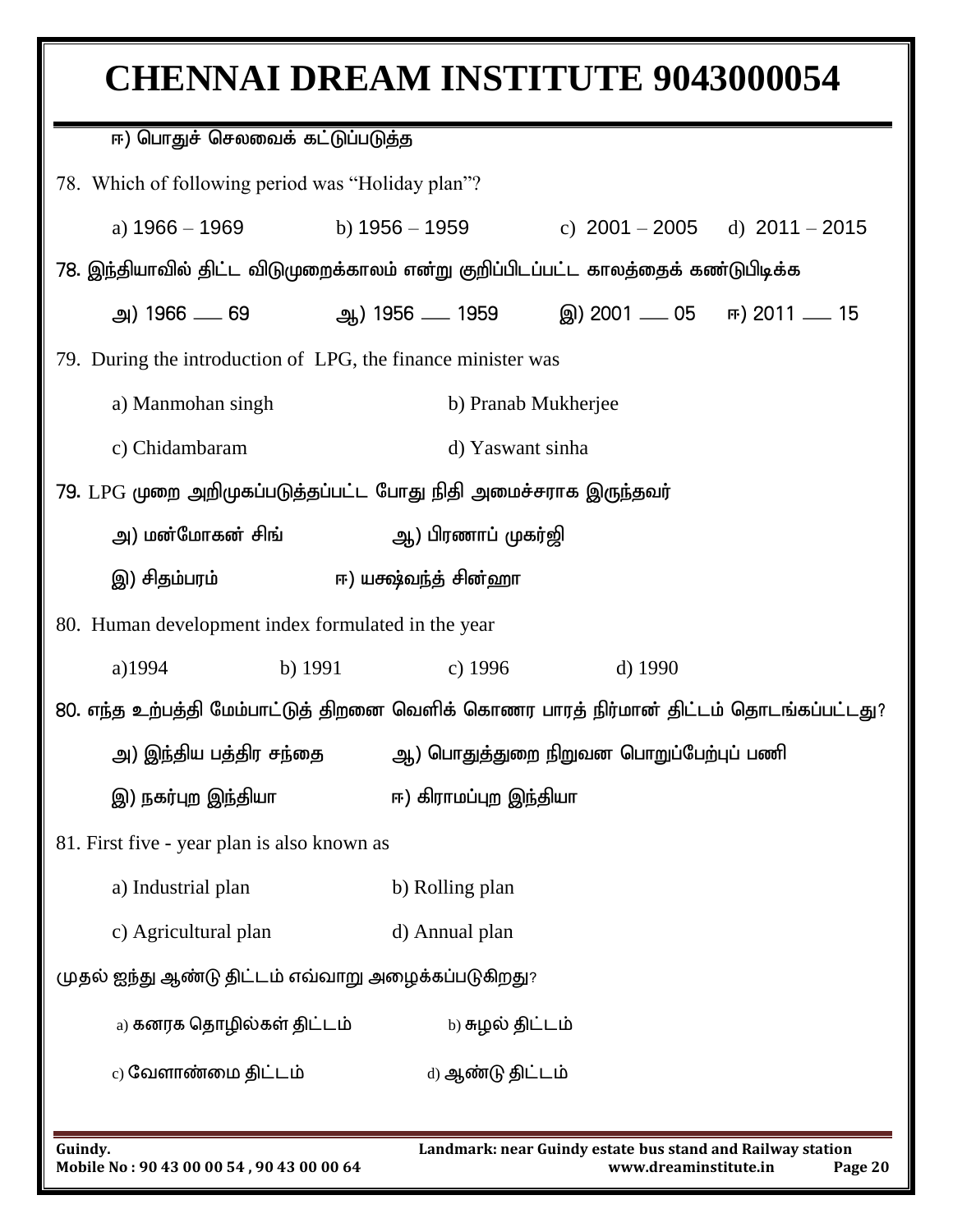|         |                                                    | 82. National Development council established in the year.         |           |                                                                                                |
|---------|----------------------------------------------------|-------------------------------------------------------------------|-----------|------------------------------------------------------------------------------------------------|
|         | a) 1952                                            | $b)$ 1962                                                         | c) $1963$ | d) 1973                                                                                        |
|         |                                                    | "தேசிய வளர்ச்சிக் குழு" (NDC) ஏற்படுத்தப்பட்ட ஆண்டு               |           |                                                                                                |
|         | அ) 1952                                            | ஆ) 1962                                                           | இ) 1963   | ஈ) 1973                                                                                        |
|         |                                                    | 83. According to 2011 census India's population density is        |           |                                                                                                |
|         | a) 382 Persons per square kilometer                |                                                                   |           | b) 324 Persons per square kilometer                                                            |
|         | c) 267 Persons per square kilometer                |                                                                   |           | d) 117 Persons per square kilometer                                                            |
|         |                                                    |                                                                   |           | 83. 2011 ம் ஆண்டு கணக்கெடுப்பின்படி இந்தியாவில் மக்கள் தொகை அடர்த்தி                           |
|         | $\left( \frac{1}{2} \right)$ 382 Persons per sq km |                                                                   |           |                                                                                                |
|         | ஆ) 324 Persons per sq km                           |                                                                   |           |                                                                                                |
|         | (g) 267 Persons per sq km                          |                                                                   |           |                                                                                                |
|         | ஈ) 117 Persons per sq km                           |                                                                   |           |                                                                                                |
|         | 84. MODVAT means                                   |                                                                   |           |                                                                                                |
|         | a) Modified vulnerable Tax                         |                                                                   |           | b) Value added Tax                                                                             |
|         | c) Modified value added tax                        |                                                                   |           | d) Measurable value added tax                                                                  |
|         | 84. MODVAT என்பது                                  |                                                                   |           |                                                                                                |
|         | அ) நவீன மதிப்பு கூட்டு வரி                         |                                                                   |           | ஆ) உற்பத்தி மதிப்பு கூட்டு வரி                                                                 |
|         | இ) திருத்திய மதிப்பு கூட்டு வரி                    |                                                                   |           | ஈ) பல் முனை மதிப்பு கூட்டு வரி                                                                 |
|         |                                                    | 85. National Agriculture protection scheme Introduced in the year |           |                                                                                                |
|         |                                                    |                                                                   |           | a) $1997 - 98$ b) $1998 - 99$ c) $1999 - 2000$ d) $2000 - 2001$                                |
|         |                                                    |                                                                   |           | 85. தேசிய விவசாய பாதுகாப்புத் திட்டம் இந்தியாவில் அறிமுகப்படுத்தப்பட்ட காலம்                   |
|         | அ) 1997 — 98                                       | ஆ) 1998 —— 99                                                     |           | இ) 1999 — 2000 ஈ) 2000 — 2001                                                                  |
|         |                                                    | 86. Adam smith's book "Wealth of Nations" published in the year   |           |                                                                                                |
| Guindy. | Mobile No: 90 43 00 00 54, 90 43 00 00 64          |                                                                   |           | Landmark: near Guindy estate bus stand and Railway station<br>www.dreaminstitute.in<br>Page 21 |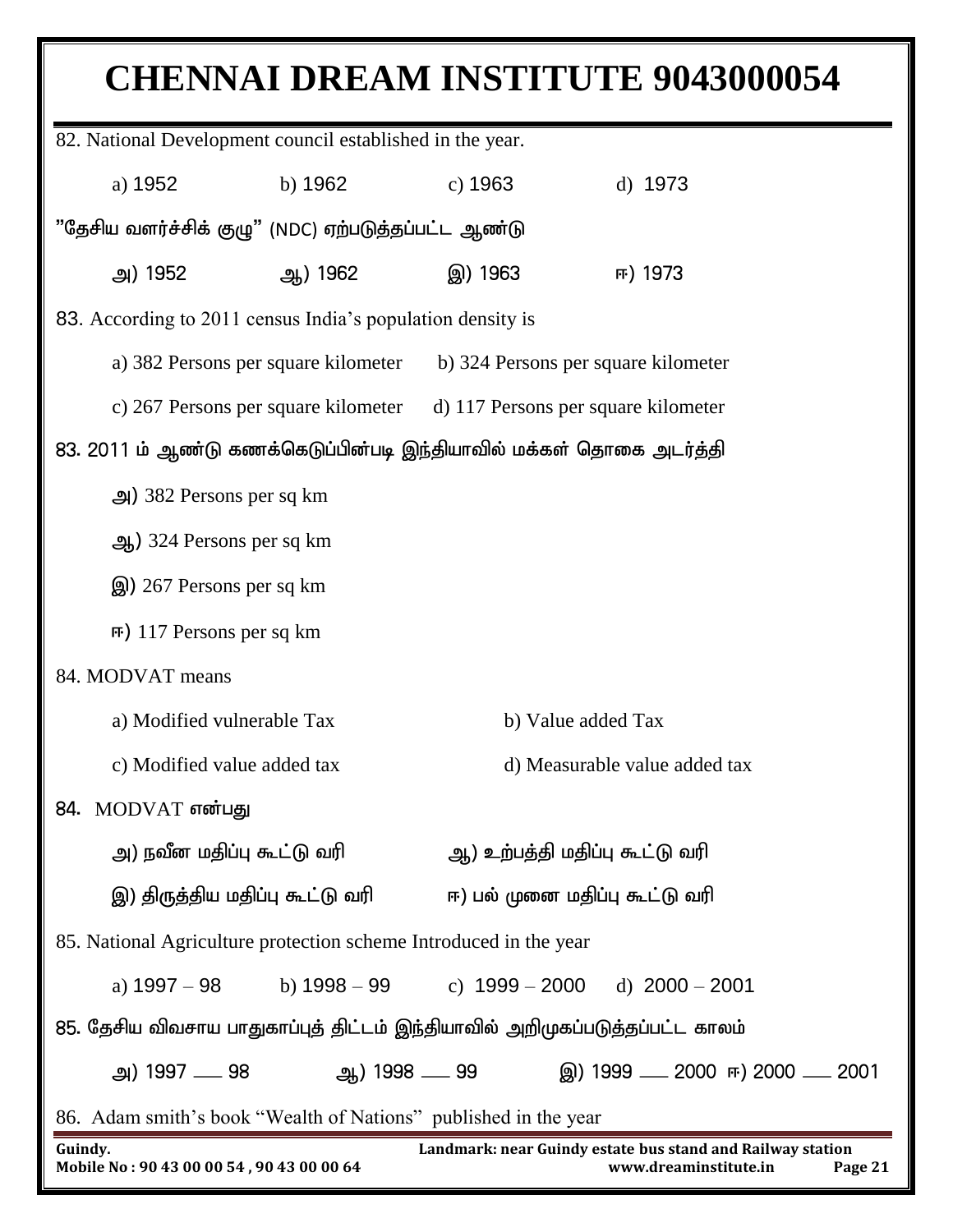|                                                                             |                                            | <b>CHENNAI DREAM INSTITUTE 9043000054</b>                     |        |              |                                                                                                |  |  |
|-----------------------------------------------------------------------------|--------------------------------------------|---------------------------------------------------------------|--------|--------------|------------------------------------------------------------------------------------------------|--|--|
| a) 1771                                                                     | $b)$ 1773                                  | c) 1775                                                       |        | d) 1776      |                                                                                                |  |  |
| 86. ஆடம் ஸ்மித் நாடுகளின் செல்வம் என்ற மிக உயர்ந்த நூல் வெளியிடப்பட்ட ஆண்டு |                                            |                                                               |        |              |                                                                                                |  |  |
| அ) 1771                                                                     | ஆ) 1773                                    | இ) 1775                                                       |        | m) 1776      |                                                                                                |  |  |
| 87. KCC Kisan credit card (India) Introduced in the year                    |                                            |                                                               |        |              |                                                                                                |  |  |
|                                                                             |                                            | a) $1996 - 97b$ ) $1997 - 98$ c) $1998 - 99$ d) $1999 - 2000$ |        |              |                                                                                                |  |  |
| 87. இந்தியாவில் விவசாய கடன் அட்டை அறிமுகப்படுத்தப்பட்ட ஆண்டு                |                                            |                                                               |        |              |                                                                                                |  |  |
| அ) 1996 — 97                                                                |                                            | ஆ) 1997 — 98           இ) 1998 — 99                           |        |              | ஈ) 1999 — 2000                                                                                 |  |  |
| 88. The expansion of TNPL is                                                |                                            |                                                               |        |              |                                                                                                |  |  |
| a) Tamil Nadu, News print paper Ltd,                                        |                                            |                                                               |        |              |                                                                                                |  |  |
| b) Tamil Nadu paper mills Ltd                                               |                                            |                                                               |        |              |                                                                                                |  |  |
|                                                                             | c) Tamil Nadu power supply corporation Ltd |                                                               |        |              |                                                                                                |  |  |
| d) None of these.                                                           |                                            |                                                               |        |              |                                                                                                |  |  |
| TNPL என்பதின் விரிவாக்கம் காண்க                                             |                                            |                                                               |        |              |                                                                                                |  |  |
| a) Tamil Nadu, News print paper Ltd,                                        |                                            |                                                               |        |              |                                                                                                |  |  |
| b) Tamil Nadu paper mills Ltd                                               |                                            |                                                               |        |              |                                                                                                |  |  |
| c) Tamil Nadu power supply corporation Ltd                                  |                                            |                                                               |        |              |                                                                                                |  |  |
| d) அனைத்தும் தவறு                                                           |                                            |                                                               |        |              |                                                                                                |  |  |
| 89. Match :-                                                                |                                            |                                                               |        |              |                                                                                                |  |  |
| a) Perfect competition                                                      |                                            | 1. One seller                                                 |        |              |                                                                                                |  |  |
| b) Duopoly                                                                  |                                            | 2. Few seller                                                 |        |              |                                                                                                |  |  |
| c) Monopoly                                                                 |                                            | 3. Many sellers                                               |        |              |                                                                                                |  |  |
| d) Oligopoly                                                                |                                            | 4. Two sellers.                                               |        |              |                                                                                                |  |  |
| a) $3$<br>$\overline{2}$<br>4                                               | $\mathbf 1$                                | $b)$ 4                                                        | 2<br>3 | $\mathbf{1}$ |                                                                                                |  |  |
| Guindy.<br>Mobile No: 90 43 00 00 54, 90 43 00 00 64                        |                                            |                                                               |        |              | Landmark: near Guindy estate bus stand and Railway station<br>www.dreaminstitute.in<br>Page 22 |  |  |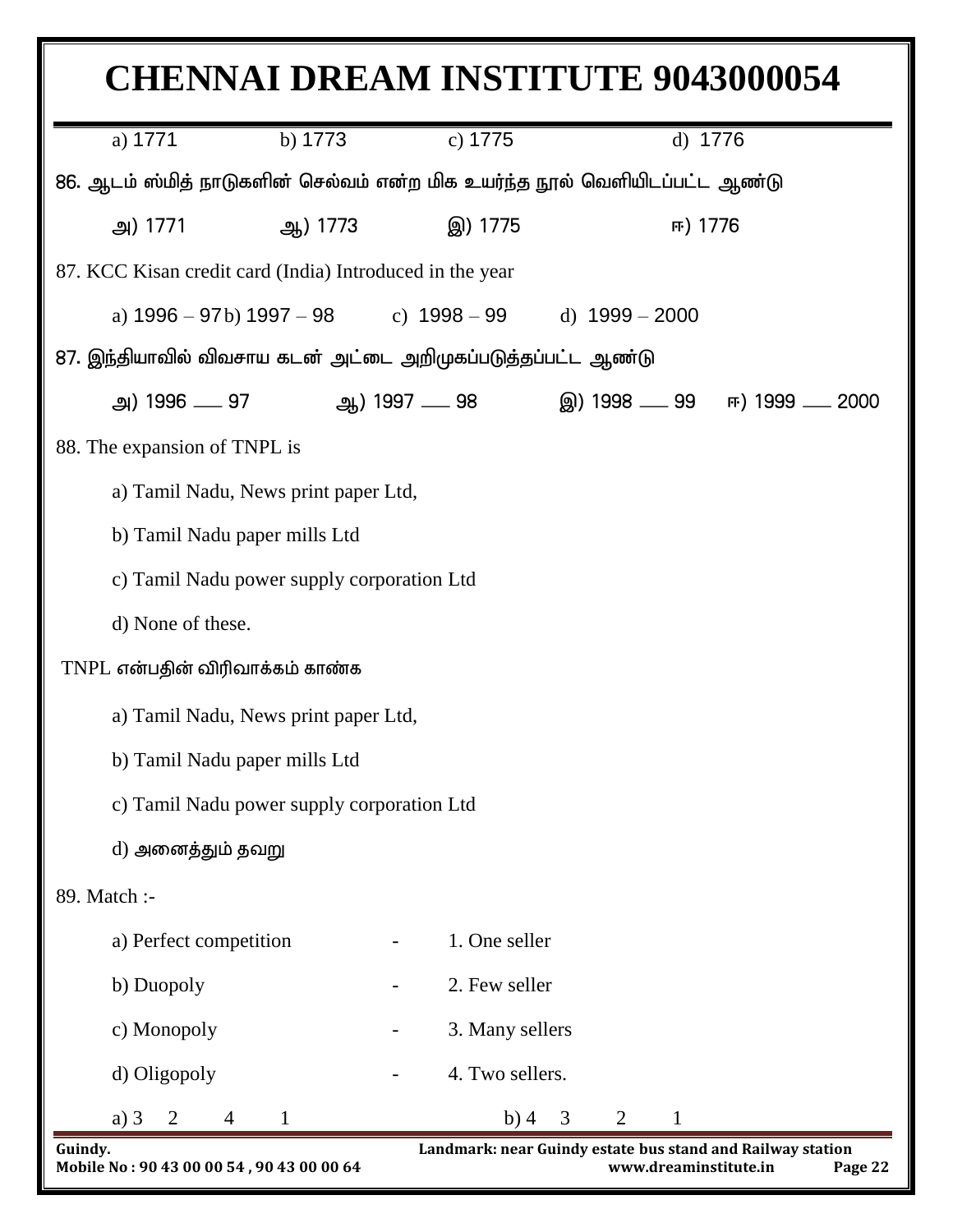| <b>CHENNAI DREAM INSTITUTE 9043000054</b>                                                                                                              |
|--------------------------------------------------------------------------------------------------------------------------------------------------------|
| c) $2$<br>3<br>$d$ ) 2<br>3<br>$\overline{1}$<br>$\overline{4}$<br>$\overline{4}$<br>$\mathbf{1}$                                                      |
| 89. Match :-                                                                                                                                           |
| a) உண்மையான போட்டி<br>1. ஒரு விற்பனையாளர்                                                                                                              |
| b) ஏகபோகம்<br>2. சில விற்பனையாளர்                                                                                                                      |
| c) பிரதியோகபோகம்<br>3. பல விற்பனையாளர்                                                                                                                 |
| d)ஒலிகோபோலி<br>- 4. இரண்டு விற்பனையாளர்                                                                                                                |
| a) $3$<br>$b)$ 4<br>2<br>$\overline{4}$<br>$\mathbf{1}$<br>$\mathfrak{Z}$<br>$\overline{2}$<br>$\mathbf{1}$                                            |
| c) $2$<br>$\overline{1}$<br>3 <sup>7</sup><br>$\overline{4}$<br>$d)$ 2<br>3<br>$\overline{4}$<br>$\mathbf{1}$                                          |
| 90. Which one of the following is not an employment programmer?                                                                                        |
| a) National Rural development programmer                                                                                                               |
| b) Integrated Rural development programmer                                                                                                             |
| c) Jawagar Rozgar yojana                                                                                                                               |
| d) Training of Rural youth for self employment                                                                                                         |
| 90. பின்வரும் எந்த திட்டம் வேலைவாய்ப்பை சார்ந்து அமையவில்லை                                                                                            |
| A. தேசிய ஊரக மேம்பாட்டு திட்டம்                                                                                                                        |
| B. ஒருங்கிணைந்த ஊரக மேம்பாட்டு திட்டம்                                                                                                                 |
| c ஜவகர் ரோஜகர் திட்டம்                                                                                                                                 |
| D.TRYSEM                                                                                                                                               |
| 91. Match                                                                                                                                              |
|                                                                                                                                                        |
| 1) Industrial licensing<br>a) Raj mannar committee                                                                                                     |
| b) Dutt committee<br>2) Direct taxes                                                                                                                   |
| c) Wanchoo committee<br>3) Centre and state fiscal relation                                                                                            |
| Landmark: near Guindy estate bus stand and Railway station<br>Guindy.<br>Mobile No: 90 43 00 00 54, 90 43 00 00 64<br>www.dreaminstitute.in<br>Page 23 |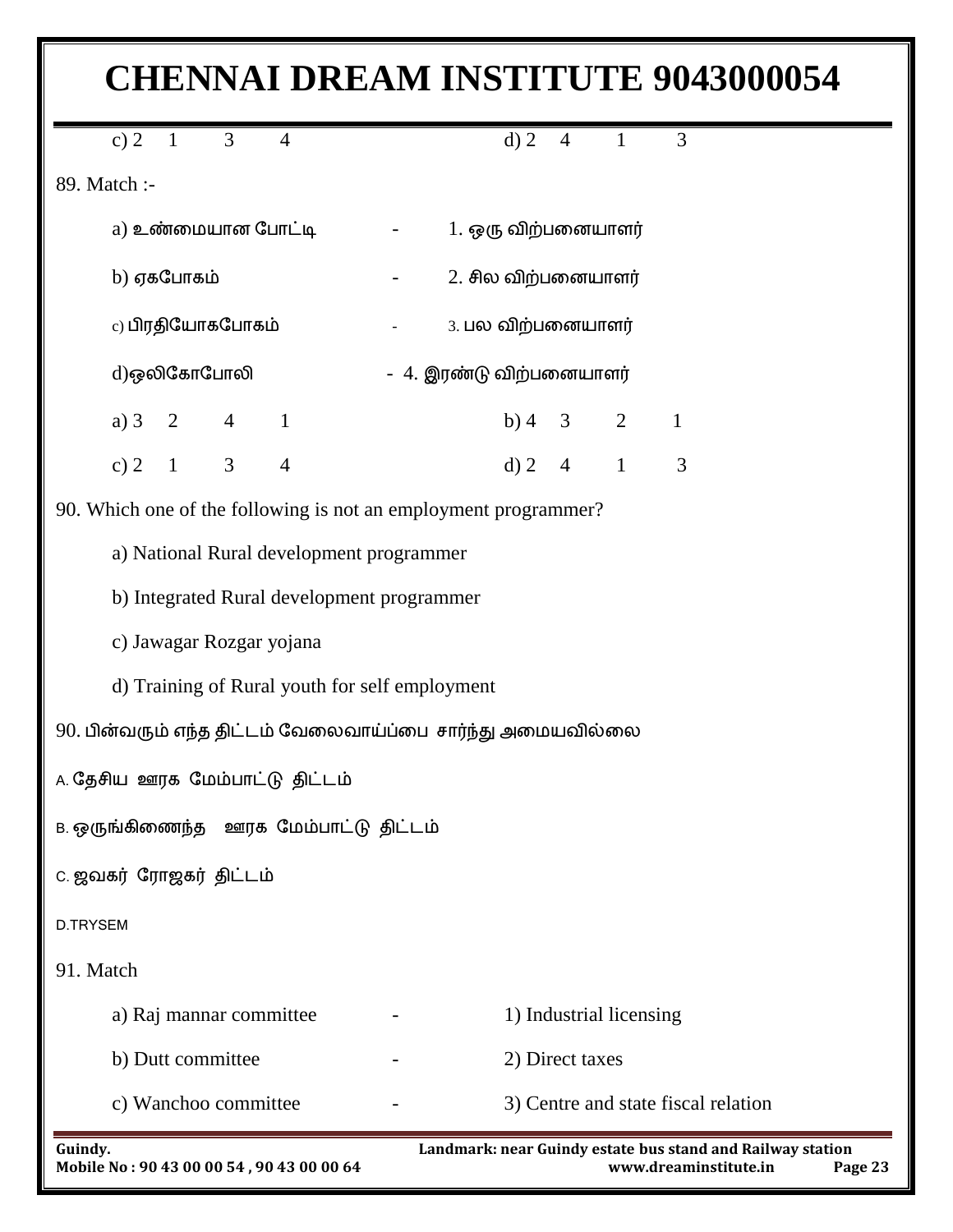|         |               |                | d) Chakravarthy committee                 |                |                                               |                                                                                  |               |                 | 4) Monetary system      |               |                                                            |
|---------|---------------|----------------|-------------------------------------------|----------------|-----------------------------------------------|----------------------------------------------------------------------------------|---------------|-----------------|-------------------------|---------------|------------------------------------------------------------|
|         | A)            | $\overline{2}$ | $\mathfrak{Z}$                            | $\mathbf{1}$   | $\overline{4}$                                |                                                                                  | B)            | $\overline{4}$  | 2                       | $\mathbf{1}$  | 3                                                          |
|         | $\mathcal{C}$ | $\mathbf{1}$   | $4\overline{ }$                           | $\mathfrak{Z}$ | $\overline{2}$                                |                                                                                  | D)            | $\overline{4}$  | $\mathfrak{Z}$          | $\mathbf{1}$  | $\overline{2}$                                             |
|         | 91. Match     |                |                                           |                |                                               |                                                                                  |               |                 |                         |               |                                                            |
|         |               |                | a) Raj mannar committee                   |                |                                               |                                                                                  |               |                 | $1)$ தொழிற்சாலை உரிமம்  |               |                                                            |
|         |               |                | b) Dutt committee                         |                |                                               |                                                                                  |               | 2) நேரடி வரிகள் |                         |               |                                                            |
|         |               |                | c) Wanchoo committee                      |                |                                               |                                                                                  |               |                 | 3) மத்திய மாநில உறவுகள் |               |                                                            |
|         |               |                | d) Chakravarthy committee                 |                |                                               |                                                                                  |               |                 | $(4)$ பணக்கொள்கை        |               |                                                            |
|         | $\bf{A}$      | $\overline{2}$ | $\mathfrak{Z}$                            | $\mathbf{1}$   | $\overline{\mathcal{A}}$                      |                                                                                  | B)            | 3               | $\overline{1}$          | 2             | $\overline{4}$                                             |
|         | $\mathcal{C}$ | $\mathbf{1}$   | $\overline{4}$                            | $\mathfrak{Z}$ | $\mathfrak{2}$                                |                                                                                  | D)            | $\overline{4}$  | $\overline{2}$          | $\mathbf{1}$  | 3                                                          |
|         |               |                |                                           |                | 92) Reserve Bank of India started in the year |                                                                                  |               |                 |                         |               |                                                            |
|         |               | a) April 1930  |                                           |                | b) April 1935                                 |                                                                                  | c) April 1947 |                 |                         | d) April 1950 |                                                            |
|         |               |                |                                           |                |                                               | 92. இந்திய ரிசர்வ் வங்கி துவங்கப்பட்ட ஆண்டு                                      |               |                 |                         |               |                                                            |
|         |               |                |                                           |                | அ) ஏப்ரல் 1930 ஆ) ஏப்ரல் 1935                 |                                                                                  |               | இ) ஏப்ரல் 1947  |                         |               | ஈ) ஏப்ரல் 1950                                             |
|         |               |                | 93. Who Proposed people's plan?           |                |                                               |                                                                                  |               |                 |                         |               |                                                            |
|         |               | a) Mahalanobis |                                           |                |                                               | b) Jawaharlal Nehru                                                              |               |                 |                         |               |                                                            |
|         |               | c) M.N.Roy     |                                           |                |                                               | d) B.S.Minhas                                                                    |               |                 |                         |               |                                                            |
|         |               |                |                                           |                | 93. மக்கள் திட்டம் என்பதை உருாக்கியவர்        |                                                                                  |               |                 |                         |               |                                                            |
|         |               |                | அ) மஹலனோபிஸ்                              |                |                                               | ஆ) ஜவஹர்லால் நேரு                                                                |               |                 |                         |               |                                                            |
|         |               | இ) ஆ.டேராய்    |                                           |                |                                               | ஈ) டீ.ளு. மின்ஹாஸ்                                                               |               |                 |                         |               |                                                            |
|         |               |                |                                           |                |                                               | 94. First Asian to got noble prize for economic was ---------------------------- |               |                 |                         |               |                                                            |
|         |               |                | a) Subramanian Chandrasekhar              |                |                                               |                                                                                  |               | b) Amarthya sen |                         |               |                                                            |
| Guindy. |               |                |                                           |                |                                               |                                                                                  |               |                 |                         |               | Landmark: near Guindy estate bus stand and Railway station |
|         |               |                | Mobile No: 90 43 00 00 54, 90 43 00 00 64 |                |                                               |                                                                                  |               |                 |                         |               | Page 24<br>www.dreaminstitute.in                           |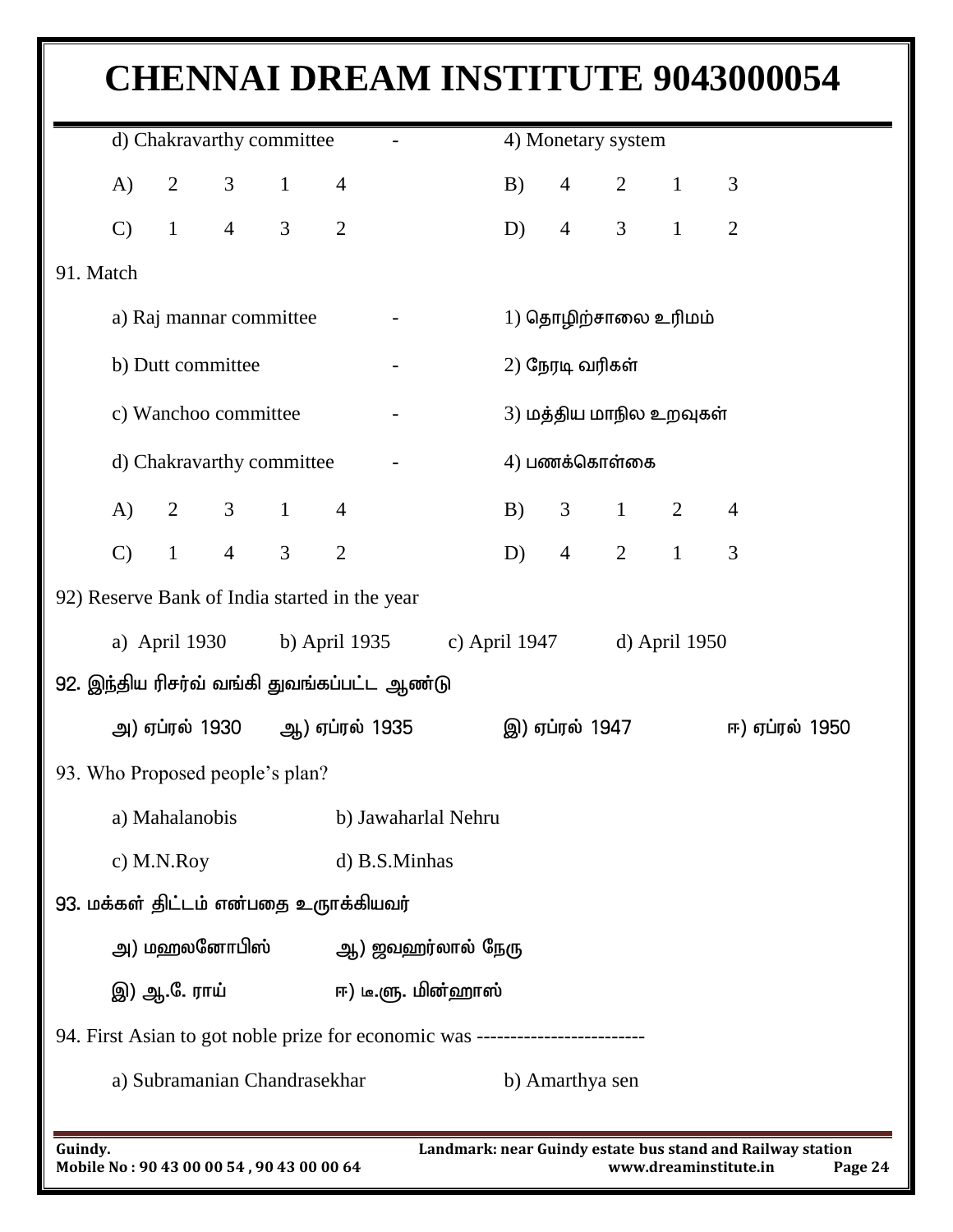| c) Korana                                                          |                      |                    | d) Chandrasekhar venkatraman                                                                   |  |
|--------------------------------------------------------------------|----------------------|--------------------|------------------------------------------------------------------------------------------------|--|
|                                                                    |                      |                    | 94. நோபல் பரிசு பெற்ற ஆசியாவைச் சார்ந்த முதல் பொருளாதார நிபுணரின் பெயரினை குறிப்பிடுக          |  |
| அ) சுப்பிரமணிய சந்திரசேகர                                          |                      | ஆ) அமர்த்தியா சென் |                                                                                                |  |
| இ) கொரானா                                                          |                      |                    | ஈ) சந்திரசேகர் வெங்கட்ராமன்                                                                    |  |
| 95. Minimum wages act was passed in the year                       |                      |                    |                                                                                                |  |
| a) 1948                                                            | b) $1947$            | c) $1949$          | $d)$ 1950                                                                                      |  |
| குறைந்தபட்ச ஊதியம் சட்டம் எந்த ஆண்டு கொண்டு வரப்பட்டது             |                      |                    |                                                                                                |  |
| a) 1948                                                            | b) $1947$            | c) $1949$          | $d)$ 1950                                                                                      |  |
| 96. Which of the following tax is not a direct tax?                |                      |                    |                                                                                                |  |
| a) Custom tax                                                      | b) Income tax        |                    |                                                                                                |  |
| c) Property tax                                                    | d) Corporate tax     |                    |                                                                                                |  |
| 96. நேரடி வரிகளில் பொருந்தாத வரி                                   |                      |                    |                                                                                                |  |
|                                                                    |                      |                    | இ) சொத்து வரி      ஈ) நிறுவன வரி                                                               |  |
| 97. Father of consumer movement is                                 |                      |                    |                                                                                                |  |
| a) C.R. Das                                                        | b) Rolf Nada         |                    | c) Gandhi<br>d) Rajendra Prasad                                                                |  |
| 97. நுகர்வோர் இயக்கத்தின் தந்தை என கருதப்படுபவர் யார்?             |                      |                    |                                                                                                |  |
| அ) சி.ஆர். தாஸ்                                                    | ஆ) ரால்ப் நாடார்     |                    |                                                                                                |  |
| இ) காந்தியடிகள்                                                    | ஈ) ராஜேந்திர பிரசாத் |                    |                                                                                                |  |
| 98. What is the name given to the national stock exchange's Index? |                      |                    |                                                                                                |  |
| a) NIFTY                                                           | b) SENSEX            | c) $DXW$           | d) BSE                                                                                         |  |
| 98. தேசிய பங்கு சந்தையின் குறியீட்டென் பெயர் என்ன?                 |                      |                    |                                                                                                |  |
| அ) NIFTY                                                           | ஆ) SENSEX            | இ) DXW             | ஈ) BSE                                                                                         |  |
| 99. Concept of five year plan derived from which country?          |                      |                    |                                                                                                |  |
| Guindy.<br>Mobile No: 90 43 00 00 54, 90 43 00 00 64               |                      |                    | Landmark: near Guindy estate bus stand and Railway station<br>www.dreaminstitute.in<br>Page 25 |  |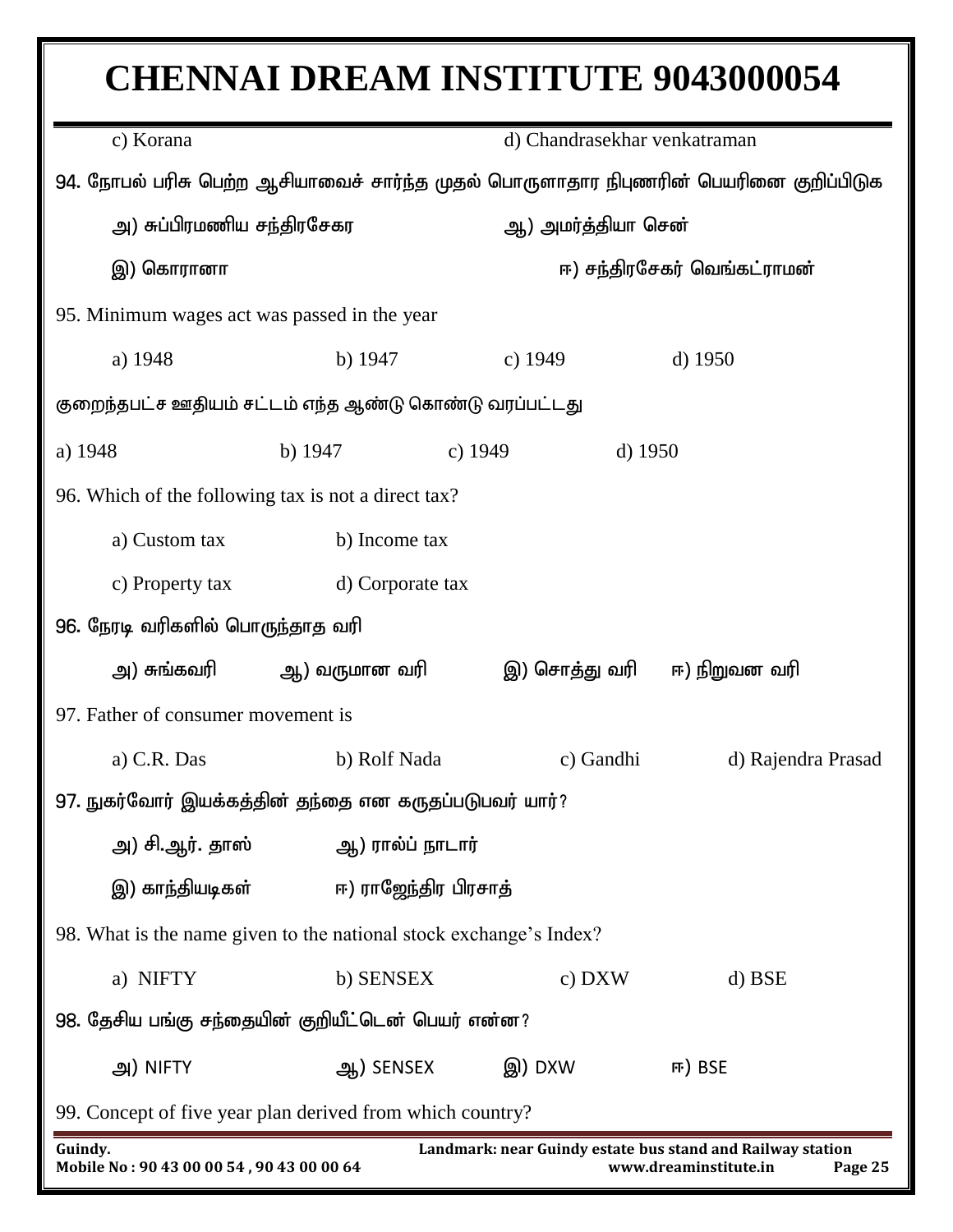| a) Russia  | b) America                                                                   | c) China | d) Brazil                                                  |  |
|------------|------------------------------------------------------------------------------|----------|------------------------------------------------------------|--|
|            | 99. இந்தியாவில் ஐந்தாண்டு திட்டம் என்பது எந்நாட்டில் இருந்து எடுக்கப்பட்டது? |          |                                                            |  |
| அ) ரக்ஷ்யா | ஆ) அமெரிக்கா                                                                 | இ) சீனா  | ஈ) பிரேசில்.                                               |  |
|            |                                                                              |          |                                                            |  |
|            |                                                                              |          |                                                            |  |
|            |                                                                              |          |                                                            |  |
|            |                                                                              |          |                                                            |  |
|            |                                                                              |          |                                                            |  |
|            |                                                                              |          |                                                            |  |
|            |                                                                              |          |                                                            |  |
|            |                                                                              |          |                                                            |  |
|            |                                                                              |          |                                                            |  |
|            |                                                                              |          |                                                            |  |
|            |                                                                              |          |                                                            |  |
|            |                                                                              |          |                                                            |  |
|            |                                                                              |          |                                                            |  |
|            |                                                                              |          |                                                            |  |
|            |                                                                              |          |                                                            |  |
|            |                                                                              |          |                                                            |  |
|            |                                                                              |          |                                                            |  |
|            |                                                                              |          |                                                            |  |
|            |                                                                              |          |                                                            |  |
|            |                                                                              |          |                                                            |  |
|            |                                                                              |          |                                                            |  |
|            |                                                                              |          |                                                            |  |
|            |                                                                              |          |                                                            |  |
|            |                                                                              |          |                                                            |  |
| Cuindy     |                                                                              |          | Landmark: noar Guindy octato hus stand and Railway station |  |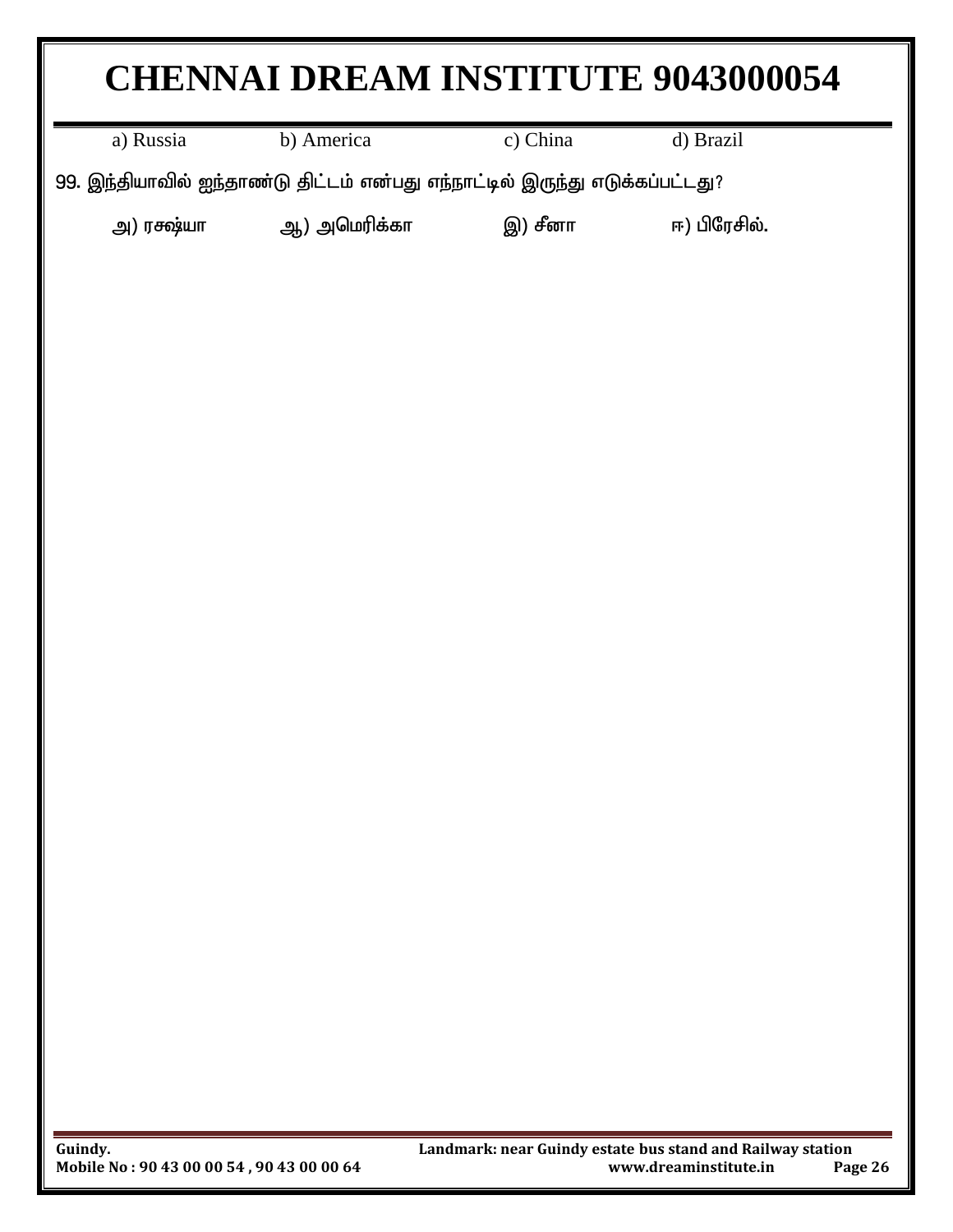**Guindy. Landmark: near Guindy estate bus stand and Railway station Mobile No : 90 43 00 00 54 , 90 43 00 00 64 www.dreaminstitute.in**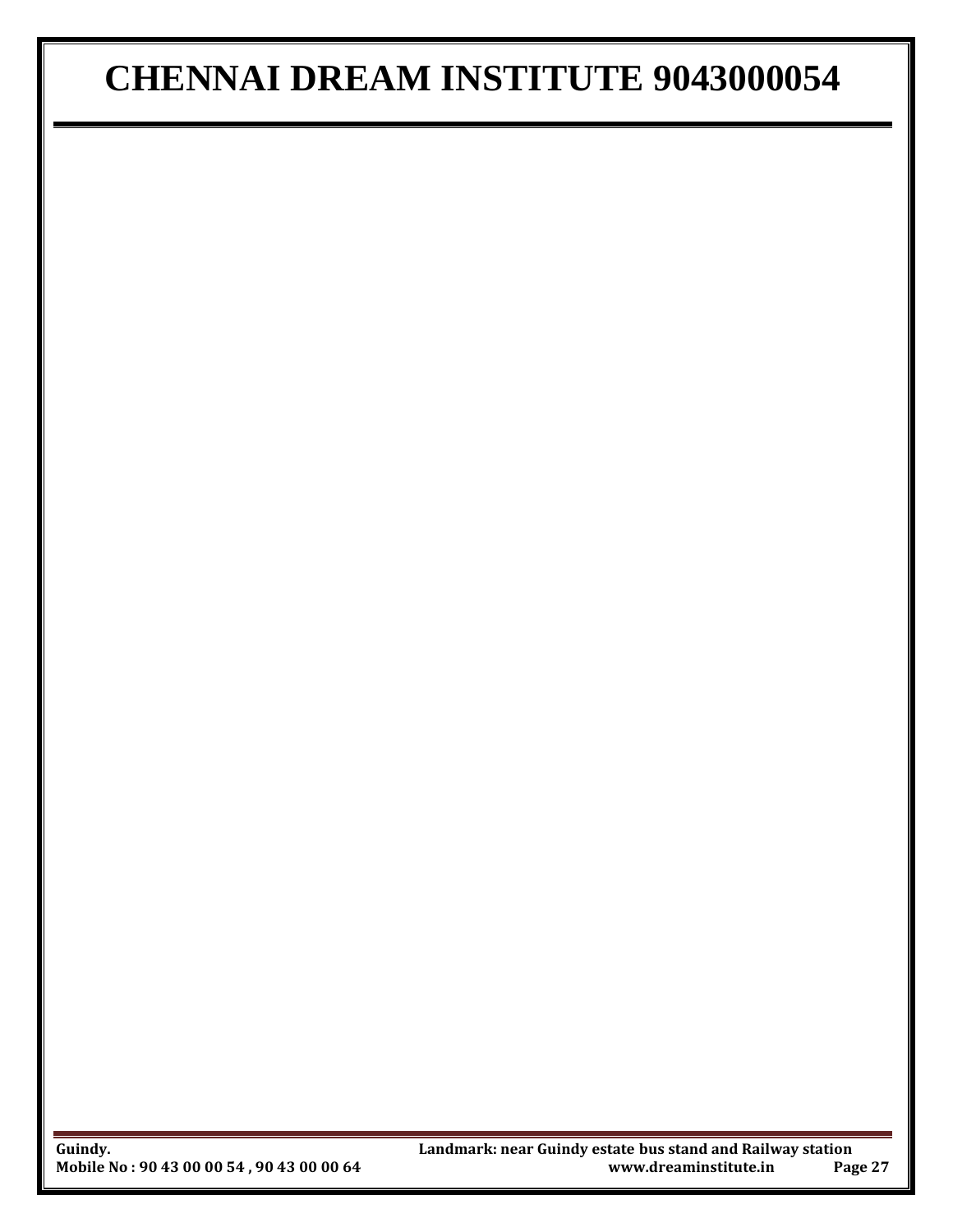**Guindy. Landmark: near Guindy estate bus stand and Railway station Mobile No : 90 43 00 00 54 , 90 43 00 00 64 www.dreaminstitute.in Page 28**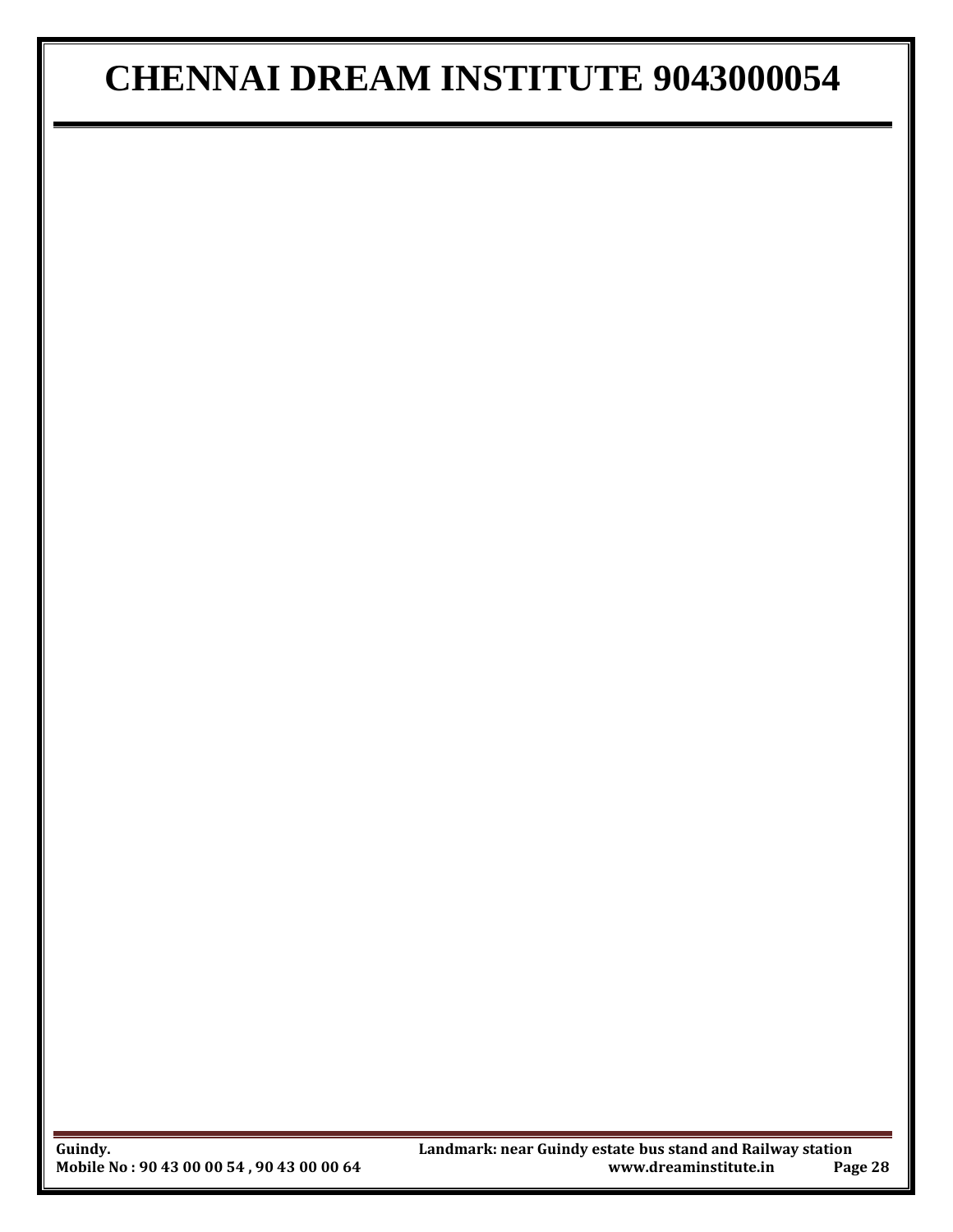| $\overline{1}$ | $\overline{2}$ | 3              | $\overline{4}$  | 5            | 6               | $\overline{7}$  | 8            | 9            | 10                      |
|----------------|----------------|----------------|-----------------|--------------|-----------------|-----------------|--------------|--------------|-------------------------|
|                |                | $\overline{C}$ |                 |              |                 |                 |              | $\, {\bf B}$ |                         |
| $\overline{C}$ | $\mathbf A$    |                | $\bf{A}$        | $\, {\bf B}$ | $\mathbf A$     | $\overline{C}$  | ${\bf D}$    |              | $\overline{\mathbf{B}}$ |
| 11             | 12             | 13             | 14              | 15           | 16              | 17              | 18           | 19           | 20                      |
| $\mathbf{A}$   | $\, {\bf B}$   | $\mathbf D$    | $\, {\bf B} \,$ | $\mathbf{A}$ | ${\bf D}$       | $\, {\bf B} \,$ | $\mathsf{C}$ | ${\bf C}$    | $\mathbf A$             |
| 21             | 22             | 23             | 24              | 25           | 26              | 27              | 28           | 29           | 30                      |
| $\, {\bf B}$   | ${\bf D}$      | $\, {\bf B}$   | $\, {\bf B}$    | ${\bf C}$    | $\, {\bf B}$    | $\mathbf C$     | $\mathbf{A}$ | ${\bf D}$    | $\mathbf{A}$            |
| 31             | 32             | 33             | 34              | 35           | $\overline{36}$ | 37              | 38           | 39           | 40                      |
| $\mathbf D$    | $\overline{C}$ | ${\bf D}$      | $\bf{A}$        | $\, {\bf B}$ | $\, {\bf B}$    | $\overline{C}$  | $\mathbf{A}$ | ${\bf D}$    | $\overline{B}$          |
| 41             | 42             | 43             | 44              | 45           | 46              | 47              | 48           | 49           | 50                      |
| ${\bf D}$      | $\mathbf{A}$   | $\, {\bf B}$   | ${\bf D}$       | $\, {\bf B}$ | ${\bf D}$       | $\bf{A}$        | ${\bf D}$    | $\mathbf{A}$ | $\mathbf{A}$            |
| 51             | 52             | 53             | 54              | 55           | 56              | 57              | 58           | 59           | 60                      |
| $\mathbf{A}$   | $\mathbf{A}$   | $\mathbf{A}$   | $\, {\bf B} \,$ | $\bf{B}$     | $\, {\bf B}$    | $\mathbf C$     | $\, {\bf B}$ | ${\bf C}$    | ${\bf D}$               |
| 61             | 62             | 63             | 64              | 65           | 66              | 67              | 68           | 69           | 70                      |
| $\, {\bf B}$   | $\mathbf{A}$   | $\mathbf{A}$   | $\bf{A}$        | $\, {\bf B}$ | $\mathbf{A}$    | $\mathbf{A}$    | $\, {\bf B}$ | ${\bf D}$    | ${\bf D}$               |
| 71             | $72\,$         | 73             | 74              | 75           | 76              | 77              | 78           | 79           | 80                      |
| $\mathbf C$    | $\mathbf C$    | $\, {\bf B}$   | $\, {\bf B}$    | $\mathbf{A}$ | $\, {\bf B}$    | $\, {\bf B}$    | $\mathbf{A}$ | $\mathbf{A}$ | ${\bf D}$               |
| 81             | 82             | 83             | 84              | 85           | 86              | 87              | 88           | 89           | $90\,$                  |
| $\overline{C}$ | $\mathbf A$    | $\mathbf{A}$   | $\mathsf{C}$    | $\, {\bf B}$ | ${\bf D}$       | ${\bf D}$       | $\bf{A}$     | ${\bf D}$    | $\bf{A}$                |
| 91             | 92             | 93             | 94              | 95           | 96              | 97              | 98           | 99           | 100                     |
| $\, {\bf B}$   | $\overline{B}$ | $\overline{C}$ | $\overline{B}$  | $\mathbf{A}$ | $\mathbf A$     | $\overline{B}$  | $\, {\bf B}$ | $\mathbf A$  |                         |